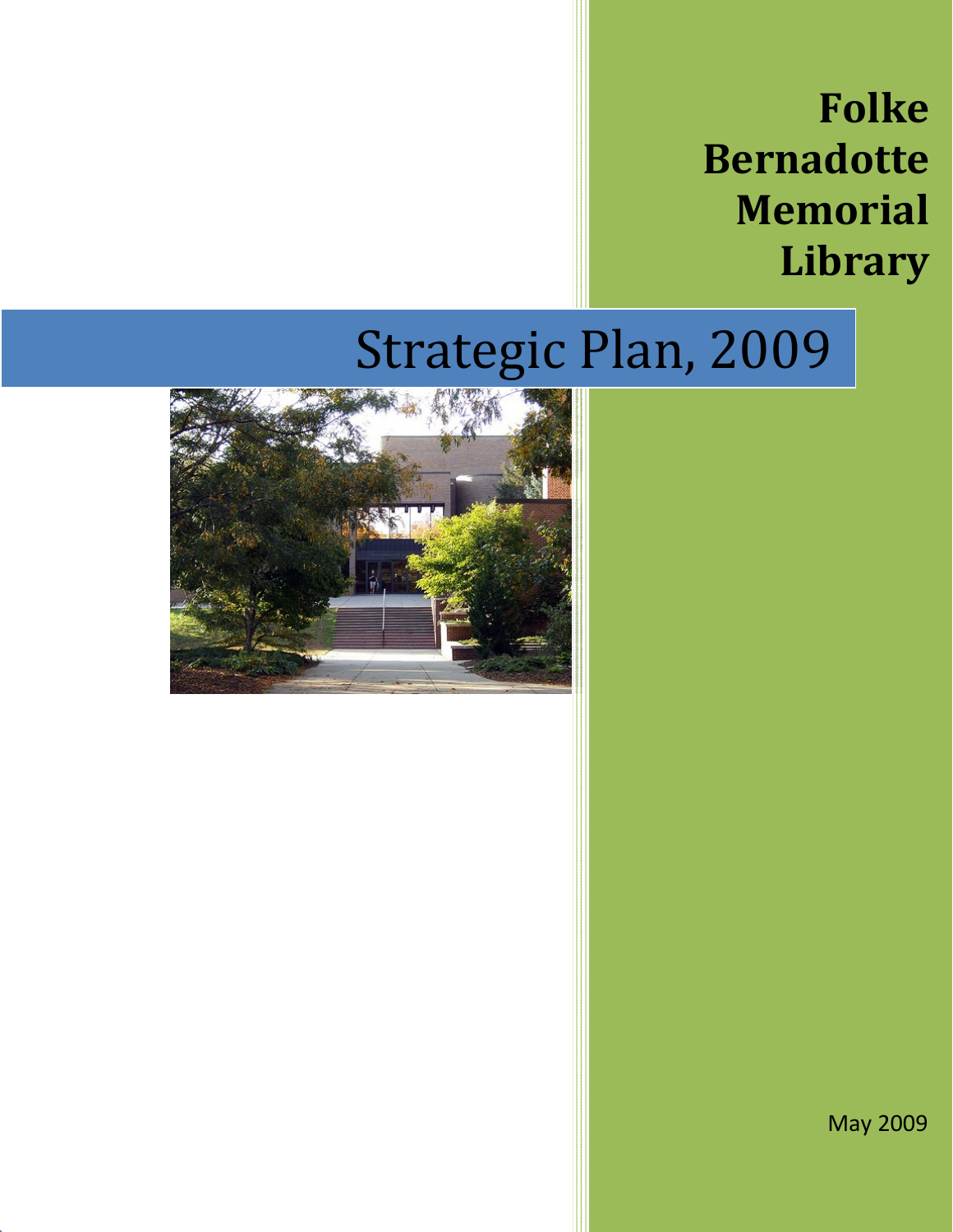Folke Bernadotte Memorial Library

# **Contents**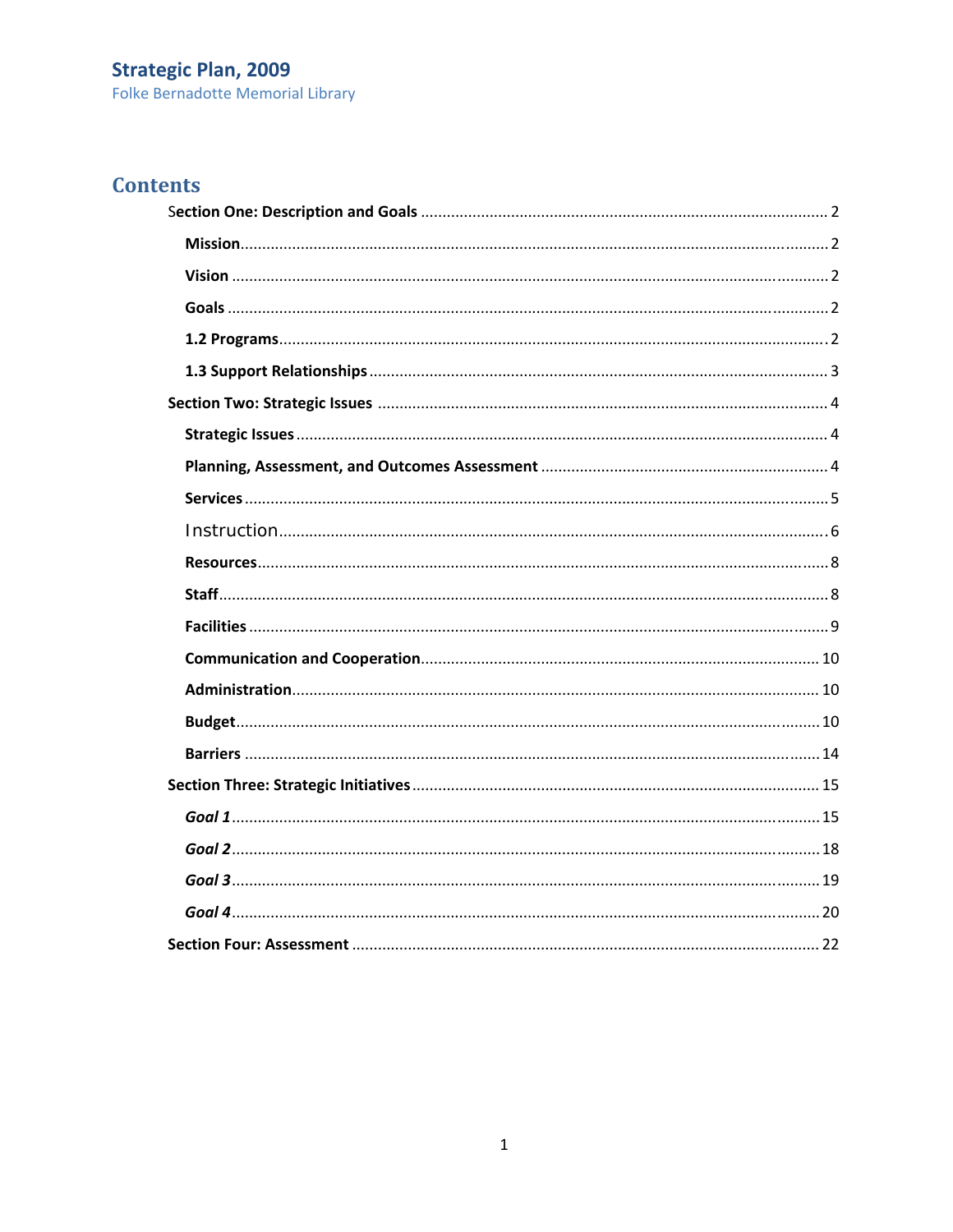<span id="page-2-0"></span>

#### **1.1 Mission, Vision, & Goals**

#### **Mission**

The library advances the teaching mission and intellectual life of the College by selecting and facilitating access to information and by instructing in its use, interpretation, and evaluation.

#### **Vision**

The library will play an essential role in engaging students in critical inquiry and developing the skills and dispositions of life-long learners, prepared for lives of leadership and service in a diverse and fast-changing world. To do this, the library will support the curriculum with materials and opportunities for course-related and independent learning; will provide leadership in fostering information literacy across the curriculum; will inform the community of emerging issues in information policy and trends; and will support the intellectual and cultural life of the college by developing programs, collections, and an engaging physical and virtual space for exploration.

#### **Goals**

- Enhance the library's ability to support academic programs and students' life-long learning through adding staff and funding for improved access to collections, both print and electronic.
- Develop, preserve and promote accessible special collections and archives as a learning resource, for outreach to alumni and donors, and as a record of our institutional memory.
- Enhance the library's learning spaces and integrate them with other campus resources.
- Work toward making the library an intrinsic part of the intellectual and cultural life of the college.

#### **1.2 Programs**

The library supports the curriculum by building collections and providing research assistance and instruction to support academic programs and to serve general education and the liberal arts mission of the college. These are some of the ways we do that: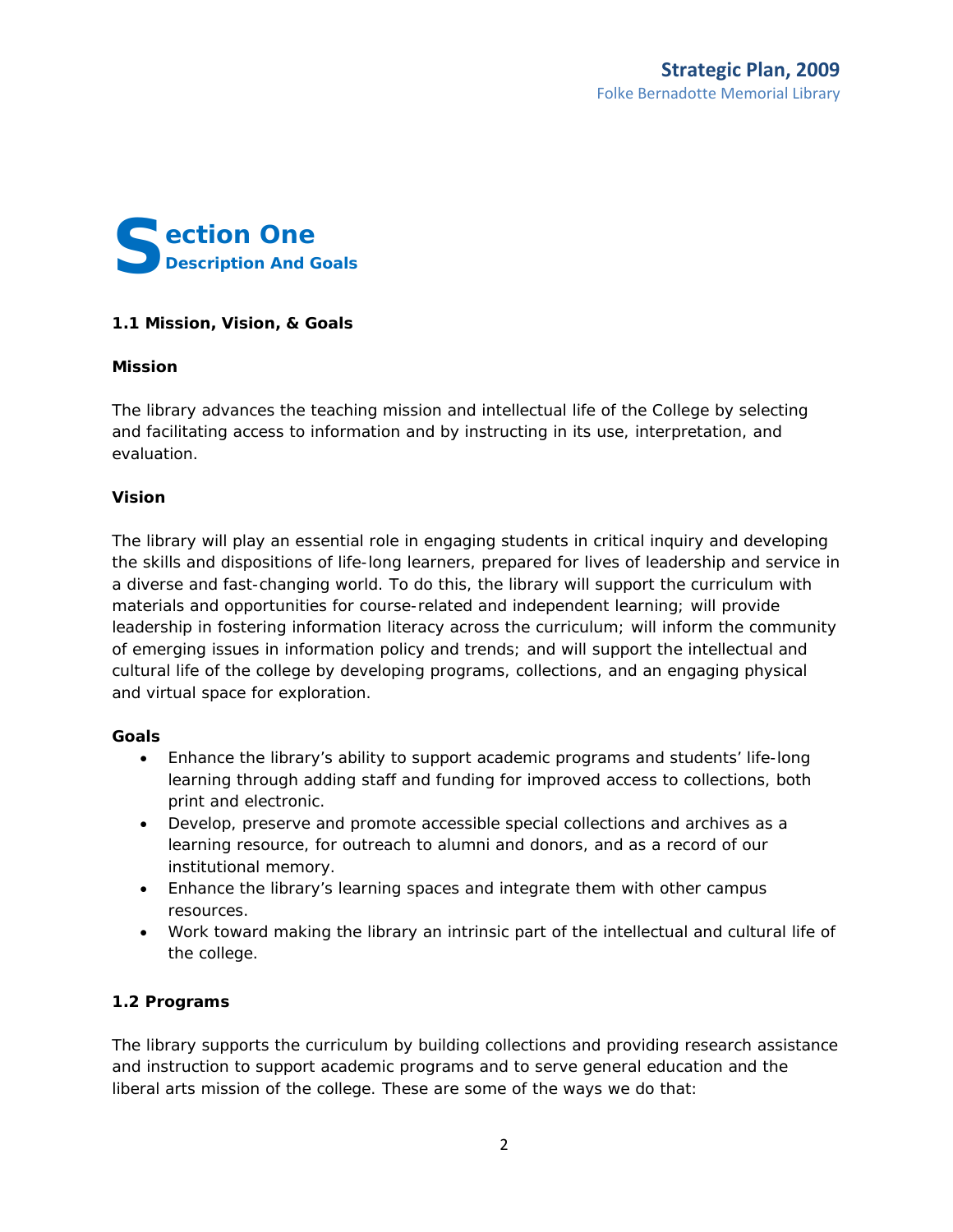#### <span id="page-3-0"></span>Folke Bernadotte Memorial Library

- Instruction: The library faculty offer various means of supporting learning. These include course-related instruction as well as a spring term course, Information Fluency. An initiative piloted in Fall 2008 developed a lab section taught by a librarian for a methods course, a model that was both innovative and remarkably successful. The librarians also see the reference desk (physical and virtual) as a site of instruction. The archives also provide instruction for classes and one-on-one opportunities for developing research skills. And for independent learning, the library provides material through its website that enable students to find resources by subject or by course. There is also a general tutorial introducing library research, information on how to cite sources, and a menu of research and technical tips. Librarians also teach courses in the first term seminar and January term programs and have been active in faculty development initiatives.
- Liaison program: Each librarian works with several departments to provide instruction and build appropriate collections.
- Assessment: Since 1998 the library has conducted annual assessments of student learning outcomes and has found those informative for our practice. We also assess our collections and services for departments as they are reviewed every ten years.
- College and Church Archives: the archives supports the curriculum, but also serves the college's administration through preserving its records and making information available to a variety of offices (the President's office, the office of the Provost, Alumni, Admissions, etc.) and to the general public.

#### **1.3 Support Relationships**

The closest support relationship for the library is between the library and the faculty, formalized in our liaison program but also enacted through myriad informal relationships. We also work closely with the Kendall Center on faculty development and student research initiatives, with Advancement (including the Grants and Foundations office), with Institutional Research, and with Gustavus Technology Services, which has a position that in part is devoted to specialized support of the library's technology needs. The College and Church Archives works closely with a wide variety of administrative offices as well as with students and faculty. The library also benefits from the work of a national award-winning friends group, the Gustavus Library Associates, which supports not only the library's acquisitions (this year providing about a quarter of all acquisitions funding through gifts and endowment) but also promotes literature and literacy. We rely on financial aid provided to students to fund wages for the approximately 100 student employees without whom we would be unable to function.

The library also has a number of important external relationships. These include several library consortia, the most important of which are Minitex, PALS, the OCLC Online Computer Library Center, and the Oberlin Group of liberal arts college libraries.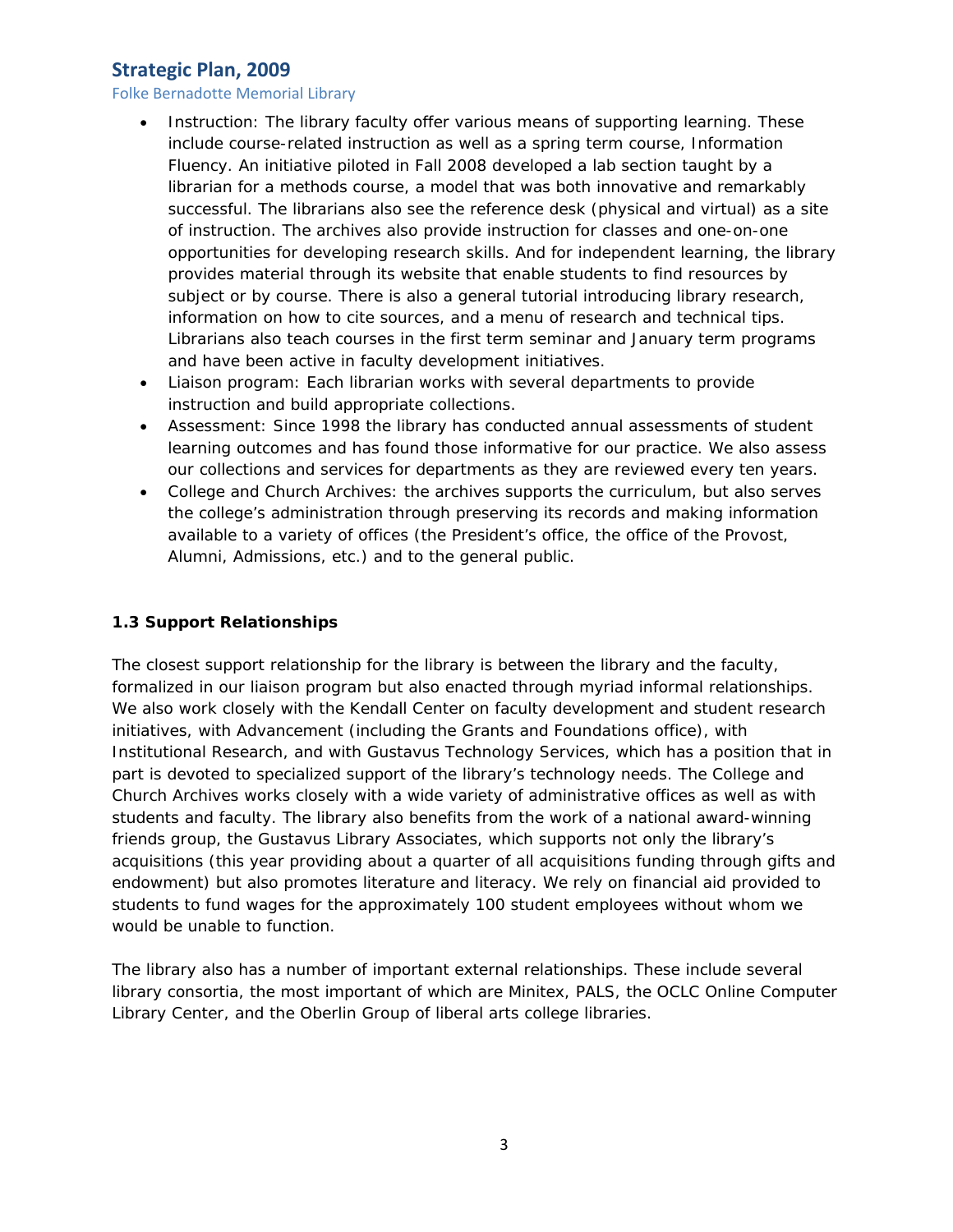<span id="page-4-0"></span>

#### **2.1 Strategic Issues**

This section of our planning document uses the 2004 Standards for Libraries in Higher [Education](http://www.ala.org/ala/mgrps/divs/acrl/standards/standardslibraries.cfm) from the Association of College and Research Libraries to organize our analysis of the current situation. The standards address libraries' successes in planning and assessment, services, instruction, resources, access, staff, facilities, communication, administration, and budget.

#### **2.1.1. Planning, Assessment, and Outcomes Assessment**

The library has an unusual [collegial](http://www.ala.org/ala/mgrps/divs/acrl/standards/standardslibraries.cfm) [management](http://homepages.gac.edu/%7Efister/ACRL2005paper.pdf) structure that has been in place for the past ten years. It has provided a solid structure for planning that is inclusive and sensitive

to the needs of the Gustavus community and its institutional goals. Arising partly out of a need to address issues raised in the library's 1994 external review, we adapted the collegial structure of an academic department to the library setting. Our [2003 external review](http://gustavus.edu/academics/library/Pubs/self-study.html) found that it worked well, particularly for the librarians; its benefits were less pronounced for the non-librarian staff (administrative and hourly). Still, all library staff and faculty are involved in planning and assessment through regular meetings, an inclusive committee structure, and annual learning outcomes assessments. The unorthodox structure was tested by the tornado of 1998, but that disaster provided an opportunity for librarians and staff members to work together in new roles. The liaison program, which developed at the same time as our internal organizational structure, has provided a healthy link with departments. We have used the departmental links to the library both as a means of communication with departments and as a sounding board, such as when we invited a consultant to review our support for the sciences in 2000.

#### *Comments from Faculty, 2003*

*"The somewhat unique governance structure adopted by the librarians since the last external review has had many beneficial results in efficiency, budget, and morale." (humanities division)* 

*"The college is fortunate to have such expert and collegial a group of librarians and staff. They do a great job within the budgetary constraints we all face." (sciences division)*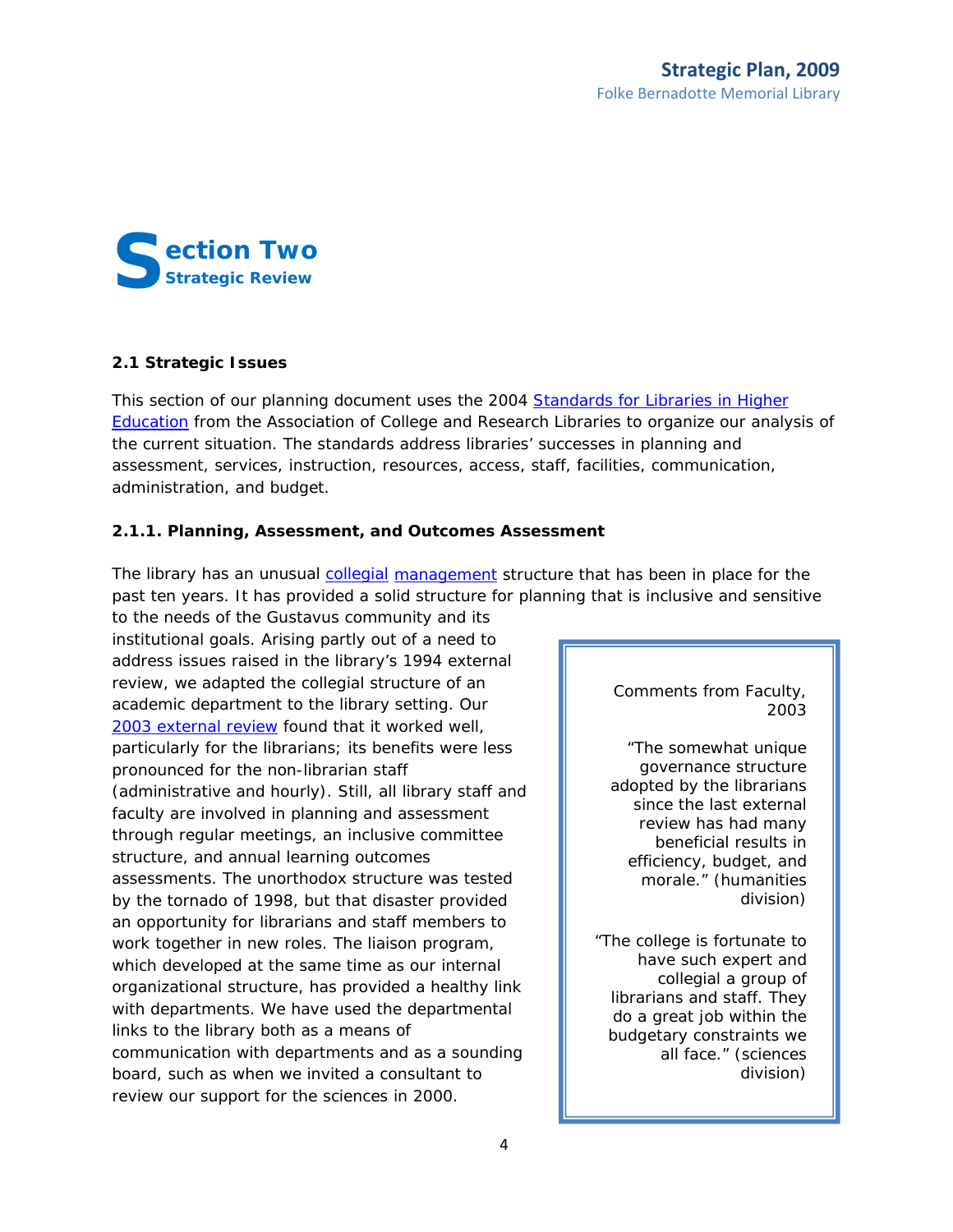<span id="page-5-0"></span>Folke Bernadotte Memorial Library

The college asked departments to develop [assessment plans](http://gustavus.edu/academics/library/Pubs/AssessmentPlan.html) ten years ago. We agreed on a core set of learning outcomes and developed measures we could use to assess them. We have used that plan to guide assessment activities for the past ten years, and annually hold a retreat to review our findings. In addition to those regular assessment activities, the library faculty's scholarly work in part focuses on the scholarship of teaching and learning, resulting in a number of published studies and presentations based on our students' research and writing practices. These scholarly inquiries have enhanced our understanding of learning outcomes. We are also taking advantage of national assessments. This year with financial support from the Provost's office we joined in a [new national assessment](http://www.nitle.org/www/site/community_projects/improving_student_info_literacy) of information literacy especially well-adapted to liberal arts institutions made available through a NITLE/HEDS initiative. We have also been involved in the planning stages of a [national project](http://projectinfolit.org/) that promises to be the largest study ever conducted of information literacy in higher education.

In addition to measures outlined in our assessment plan, we assess our collections and services for departments by developing reports for every department and program under review annually, so that every ten years we will have assessed the entire collection and the instructional support that the library provides. We also review periodical subscriptions with departments every few years and from time to time examine standing orders and database subscriptions. Though these evaluations are not entirely outcomes-based, they do provide us an opportunity to examine our resources in terms of changing curricular needs.

Our 2003 external reviewers called our assessment techniques "excellent;" our assessment plan and activities were also singled out during the college's most recent Higher Learning Commission visit for commendation.

It is also worth mentioning that all of the recommendations made in our 1998 strategic plan that could be initiated by the library through hard work and/or redeploying parts of the library budget have been accomplished. Most of the facilities recommendations (with the significant exception of improving storage for the archives) were implemented during tornado recovery. The recommendations that would require increasing the library's budget have not been accomplished.

#### **2.1.2 Services**

The ACRL standards state that the library "should establish, promote, maintain, and evaluate a range of quality services that support the institution's mission and goals." Both of our external reviews (1993 and 2003) have praised the quality and extent of services the library offers and point out that outputs are much higher than inputs (e.g. compared to other institutions, the quality and extent of services is especially high given our unusually small staff). Surveys of faculty, students, and alumni conducted for our most recent external review showed high satisfaction with library services. Ratings of the quality of library services rose in the latest reported Senior Survey (2007) from 79% reporting it to be "good" or "very good" to 88%. Among the units included in that question, only the Marketplace had a higher rating for service than the library.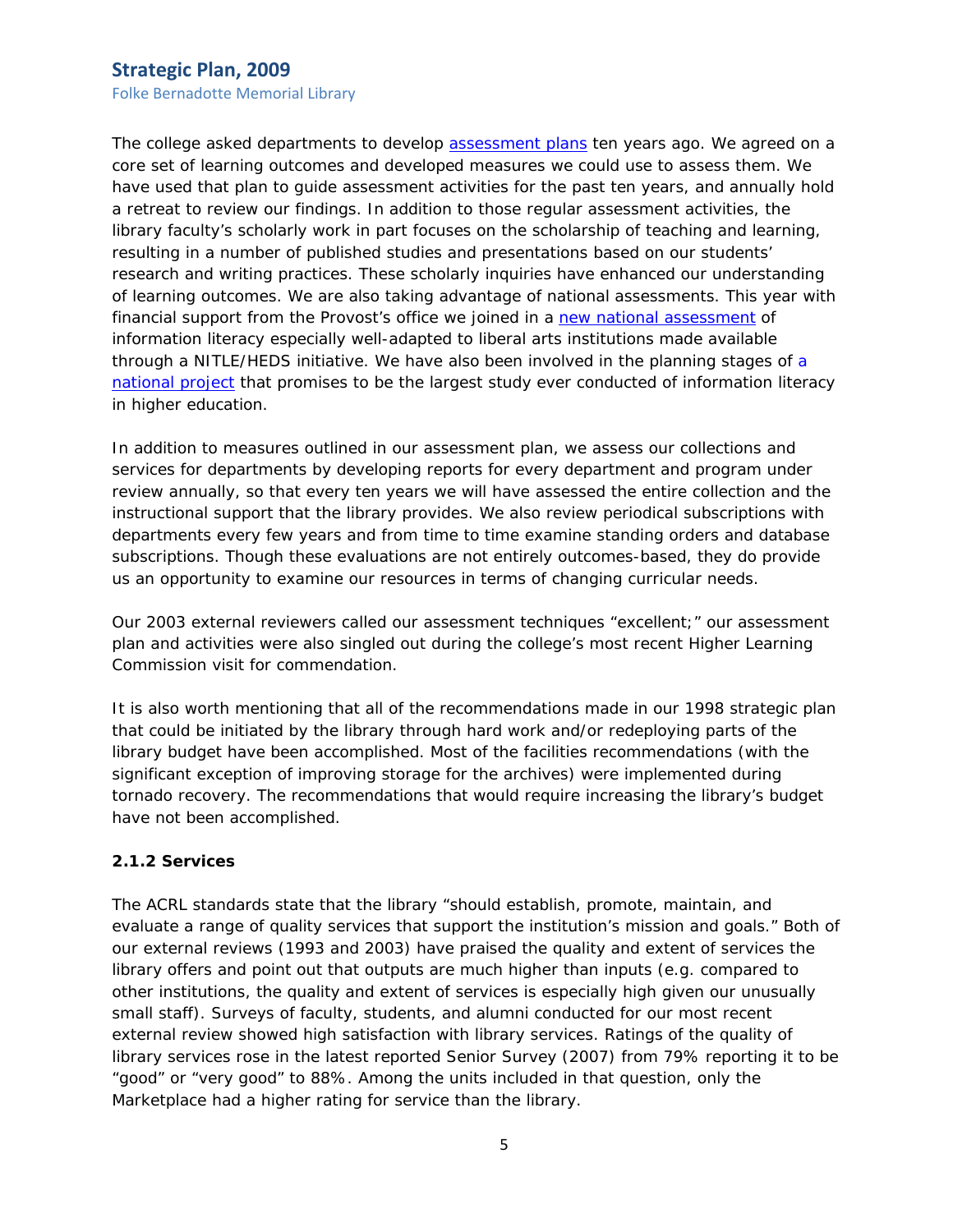#### <span id="page-6-0"></span>**2.1.3 Instruction**

The library has a nationally-recognized profile for innovative instructional programs that rests on foundations laid in previous generations. In the 1950s the library director emphasized the teaching role of the library, a function that was not widely recognized at other institutions until the 1970s, which is when our library formalized its instructional role by hiring its first coordinator of instructional programs. Our two previous external reviews praised our instruction efforts. The 2003 reviewers pointed out that the amount of courserelated instruction we provide exceeds the Oberlin Group average by a "significant amount" and cautioned that "there are simply not enough librarians to continue to grow in the area of instruction and simultaneously to carry on their many other responsibilities." Given the institution's emphasis on student learning, and the importance of information literacy in a liberal education, we feel this is an essential purpose for the library and do not plan to scale our efforts back.



In addition to one-on-one tutorial assistance at the reference desk and in the archives – both important sites of learning for our students – we provide course-related instruction for over 120 courses each year, reaching over 2,000 students annually. These workshops focus on resources and research strategies tied to particular assignments and may involve one to three meetings with a class. The archivist provides both group and one-on-one instruction in the use of archival materials in connection with courses and projects. We also provide online and printed guides to resources by subject area for students who prefer independent exploration.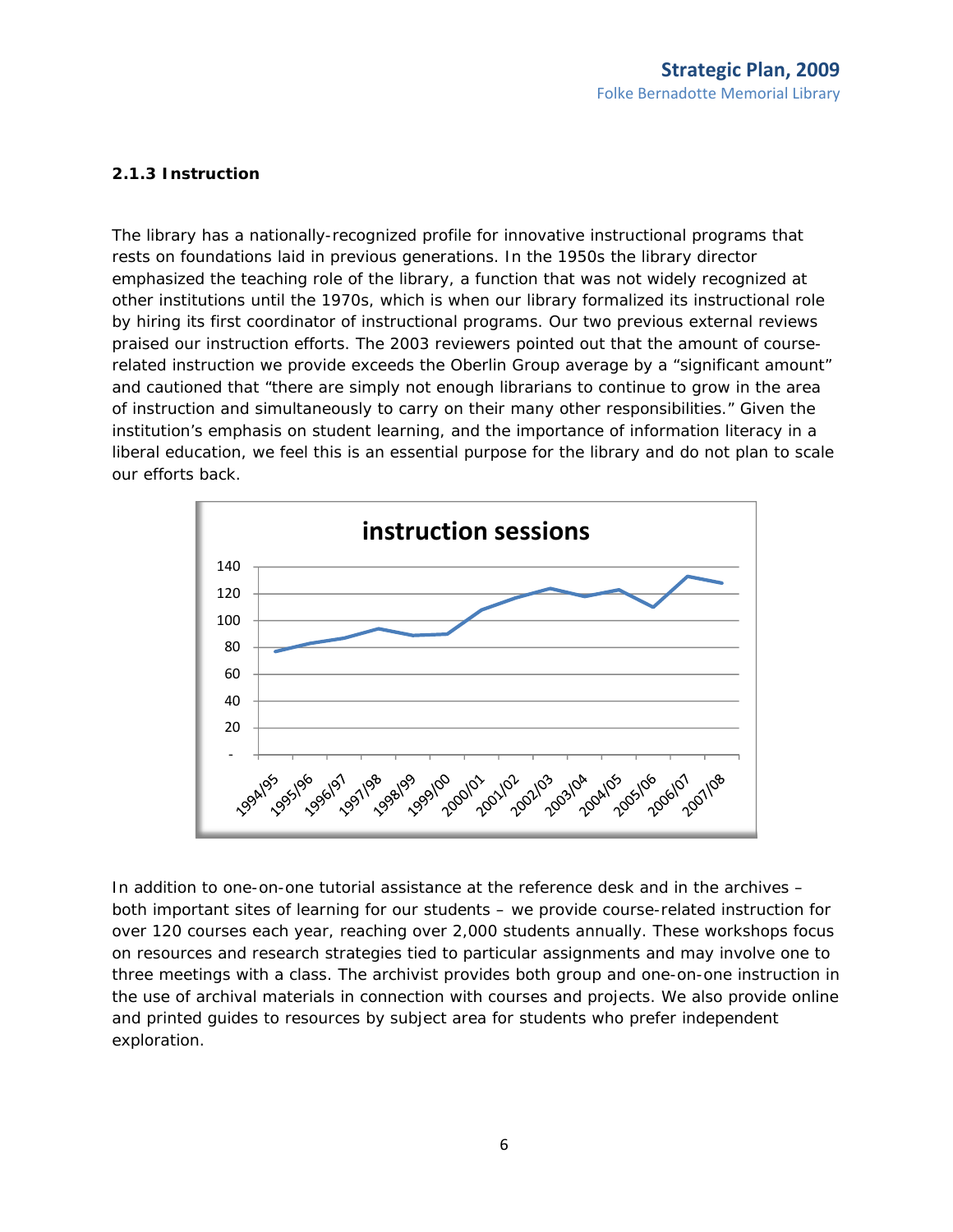#### Folke Bernadotte Memorial Library

We also teach some credit-bearing courses each year. For the past five years, we have offered a .5 credit 300-level interdisciplinary course in the spring semester for students who are going on to graduate study or who simply want to know more about research. Though enrollment is limited to fit into the library's small seminar classroom space, the student evaluations have been very positive. We also make an effort to contribute a course to the first term seminar program and to support Curriculum II as well teaching January term courses and overseeing independent studies and career explorations.

An innovation this fall was for one of the librarians (Julie Gilbert) to teach a "lab section" – one hour a week of a course meeting four hours weekly – of a 200-level methods course in political science. This was a successful melding of the philosophy behind course-related instruction with a deeper commitment to the more complex skills involved in information

literacy that are beyond the scope of typical library sessions. This was a demonstrable success and will be continued this spring. We will be seeking ways to enable more partnerships like this, though our current staffing levels may make that difficult.

Faculty development is another area in which librarians have contributed to the College's instructional mission. In 1999 the library received a \$79,000 [National Leadership Grant](http://gustavus.edu/academics/library/IMLS/) from the federal [Institute of Museum and Library Services](http://www.imls.gov/) to develop *Comments from faculty, 2003* 

 *"Librarians are wonderful at teaching the necessary skills, both on an individual basis and in the classroom." (fine arts division)* 

a model librarian/faculty collaboration to enhance developmental research skills in a hybrid print/electronic environment. This grant enabled us to host two regional librarians' institutes and to hold two summer workshops for our faculty, who designed or redesigned courses to embed in them developmental research skills. Results from the grant were disseminated through conference presentations and publications as well as invited workshops at other colleges. We remain the only liberal arts college library to ever receive a research and demonstration grant from this federal agency.

The library has also contributed to the most recent summer workshop offered by the Kendall Center, to FTS training workshops, and to various other faculty development programs. This January, thanks to support from the Kendall Center, we were able to involve ten faculty in a shortened and adapted version of our 300-level course in a three-day workshop on "How [Information Works](http://howinformationworks.wordpress.com/)."

Comparatively, we do a lot of teaching. Of the 13 Oberlin Group colleges with endowments of under \$110 million, only one of those libraries reached more students in instruction sessions than we did in 2007/08. Though we don't have comparative statistics for creditbearing courses, our contributions to FTS, CII, and January Term are unusual and almost certainly much higher than at any of our comparison schools.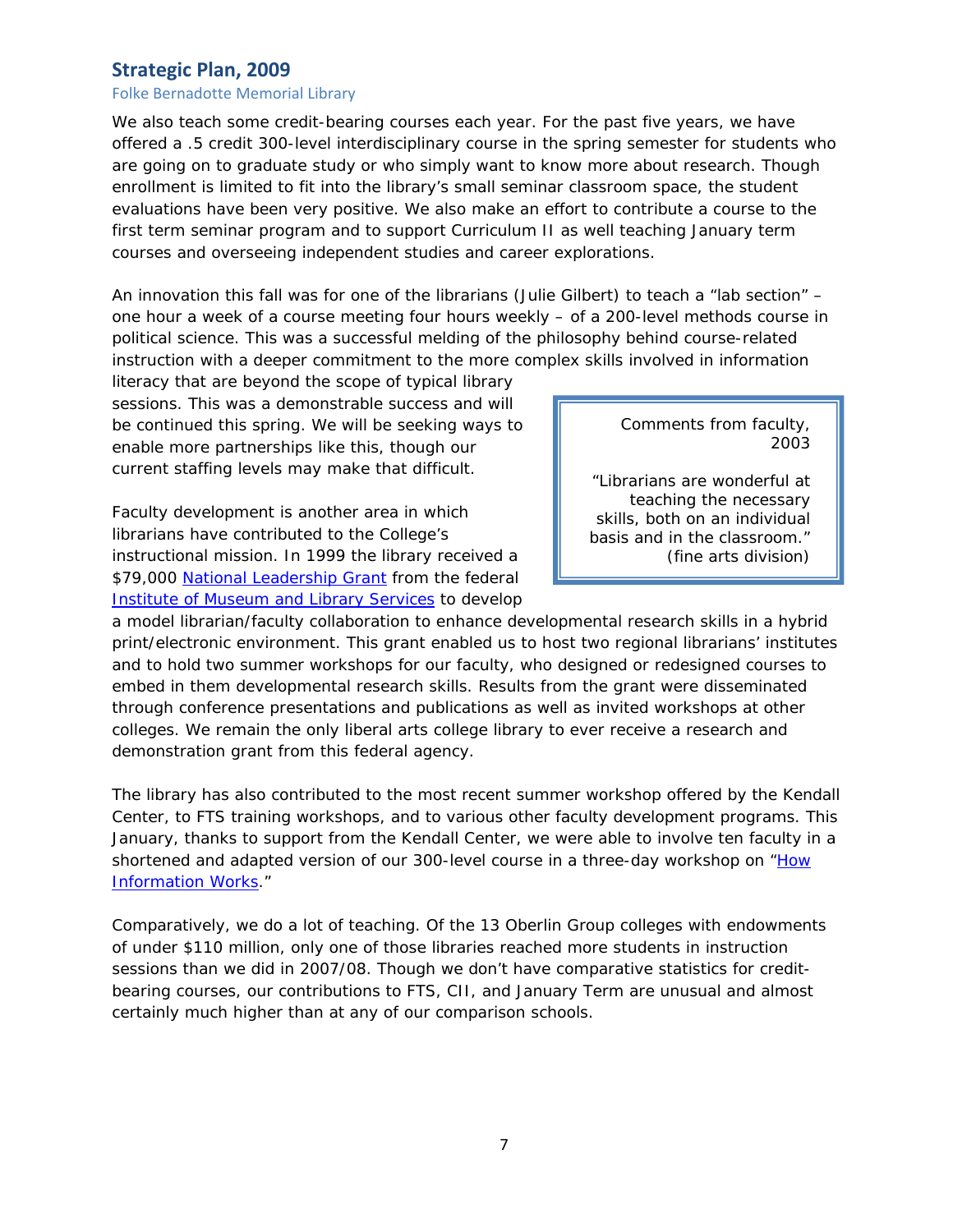#### <span id="page-8-0"></span>**2.1.4 Resources**

The ACRL standards for resources address two dimensions: how many resources are provided by the library and how well the library manages its allocation of resources. We do very poorly on the first measure and much better on the second. Inadequate funding for acquisitions requires that we work closely with faculty across the campus to make good choices. Being short-staffed also requires a constant attention to priority-setting.

While many faculty feel the library fails to provide adequate resources for the areas in which they teach, they seem to feel their share of an

inadequate pie is at least equitable and that we do the best we can to make decisions transparently and collaboratively. **Comments from faculty**,

#### **2.1.5 Staff**

On many measures, our staff is outstanding. The rigors of full faculty status (and its rewards) involve librarians in teaching, scholarship, and service of a high standard. The administrative and hourly staff are dedicated, innovative, and committed to the institution. We take full advantage of opportunities for professional development and, within the limited resources of the library's budget, provide funds for non-faculty staff development using a formula similar to that for faculty travel to conferences.

On the other hand, we could do much more if we had an adequate level of staffing. Our past two external reviews commented on the disconnect between the numbers of staff and their output. In the words of the 1993 reviewers, the college "gets a lot of bang for its buck." In 2003, the reviewers said "despite a huge workload, [the librarians] are remarkable in their energy and enthusiasm." Comparatively, we are significantly understaffed.

*2003* 

*"The professional librarians are excellent resources for students and faculty, the liaison program is wellreceived by departments, and the library itself is an excellent site for research and learning. Very impressive." (education division)* 

*"I have never seen a more dedicated and effective staff at a library. It is truly a model for what a liberal arts college library should be." (fine arts division)* 

*"Reference people are great!! Calm, relaxed, willing to help." (social sciences division)*

When looking at the ratio of library staff (faculty,

administrative, and hourly) per student at the 12 Oberlin Group libraries that have endowments of less than \$110 million, Gustavus has the fewest staff per student. Or to put it differently, we each have more students to serve than at any of the other libraries. Seven of these colleges have smaller endowments than ours. The data has been anonymized in compliance with our statistics sharing agreement, but it's safe to say that these are not schools generally considered superior to Gustavus.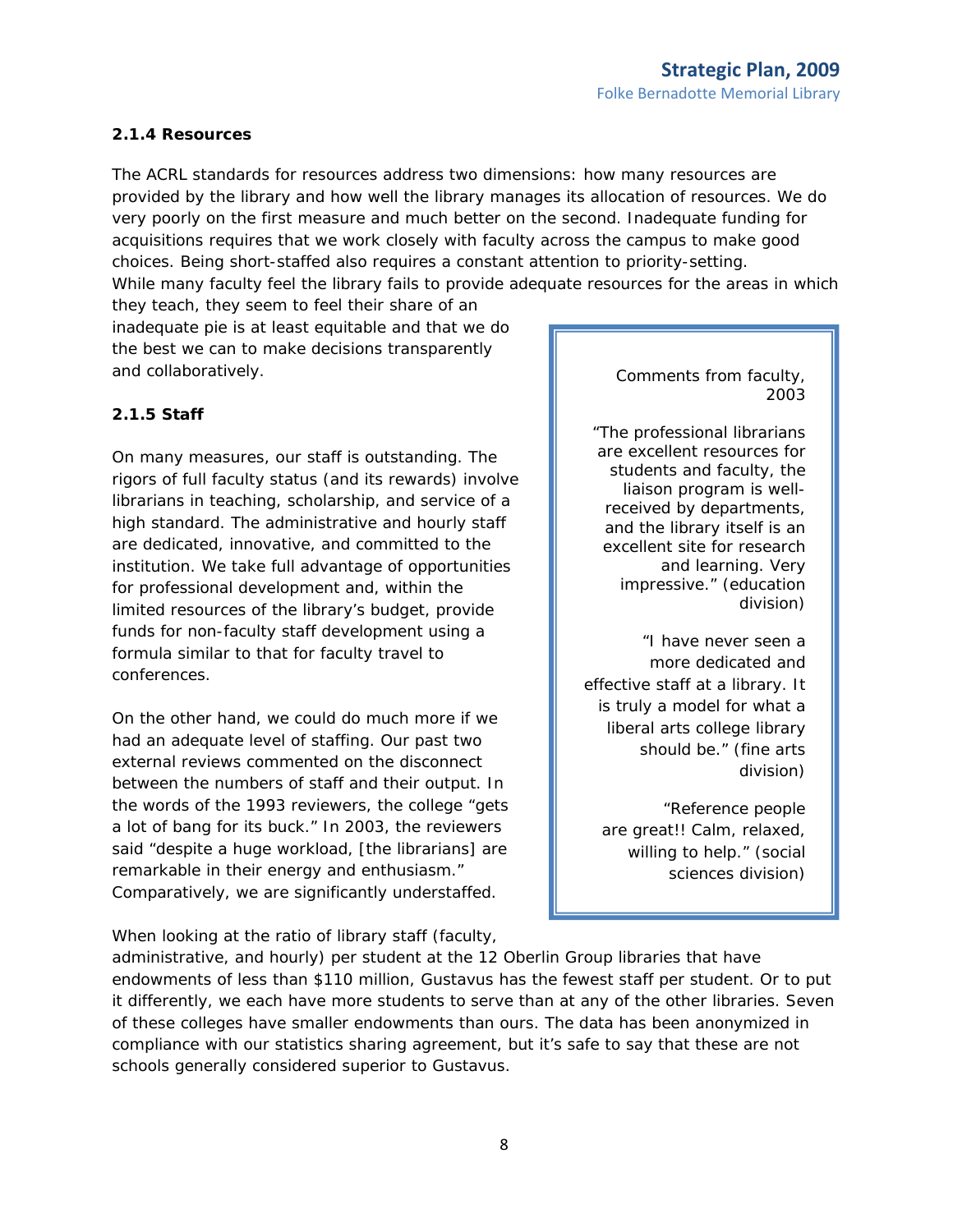<span id="page-9-0"></span>

The college and church archives are also understaffed. A consultant whose visit was funded by a Preservation Assistance Grant from the National Endowment for the Humanities in 2006 recommended that within the next year the college administration "should review the college's commitment to the archival and artifactual collections, as more staff time and additional funding is absolutely necessary." As Edi Thorstensson retires from the part-time Church Archivist position, the staffing shortage will only worsen.

#### **2.1.6 Facilities**

A 1965 document outlining what a new library building should look like presciently stated the emphasis was "more on *student* learning and less on *faculty* teaching." We are grateful to those who planned the present library building and to the staff who maintain it. It has remained a remarkably flexible, hospitable space, and renovations following the 1998 tornado provided both a more sensible layout for the collections and a chance to update furniture and carpeting both in the main library and the Lund Music/Speech library.

That said, both the main library and the music branch are experiencing serious space issues. The main library was designed to hold 300,000 volumes before an addition would be needed, which at the time the building was designed expected to occur in the 1990s. In part, the need for an addition has been delayed because annual collection growth has diminished. In 1965 10,000 volumes were being added annually and, according to the report of that year, "there is no reason to believe this rate will not increase." In fact, in the past 5 years, we have averaged less than half that number.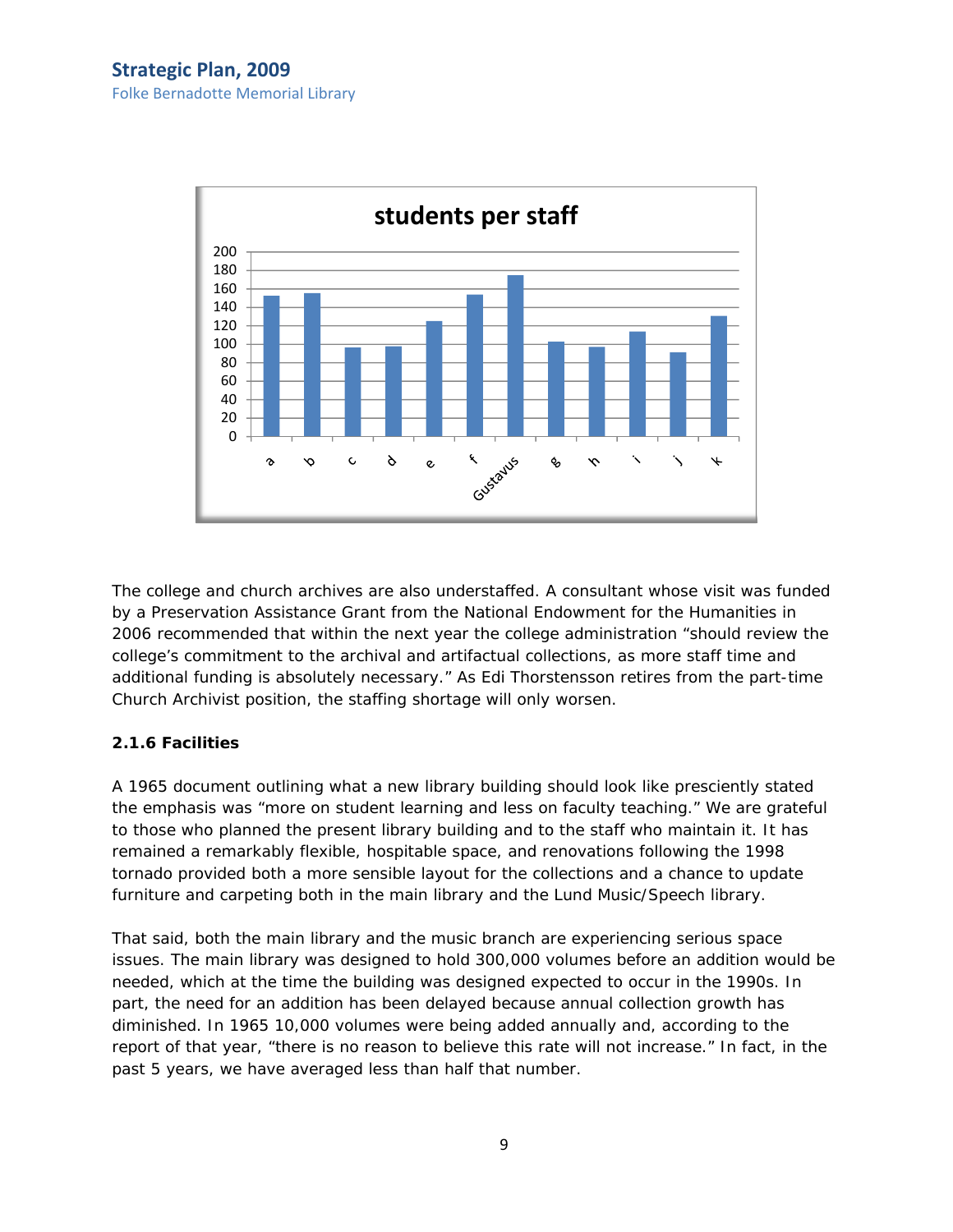<span id="page-10-0"></span>The cost of periodicals and databases increases at least 10% annually.

-

There are rising expectations among faculty who are engaging in more student/faculty research than in the past and who expect – and are required – to be professionally engaged in their own scholarship.

-

There is a greater output of both printed and electronic materials. In spite of pronouncements that books are dead, the number of books published in the last decade has doubled; the numbers of databases on offer increases constantly, as do demands to provide electronic access to the increasing amounts of research in the subjects we teach.

Electronic journals are bundled into expensive packages that can change overnight both in contents and in price.

-

-

The consolidation of publishing industries leaves more publications in fewer hands; parent corporations often demand higher profit margins and increase costs to libraries. The instability of current/traditional publishing models leaves us vulnerable to the possibility of critical parts of the information industries failing altogether.

Though collection growth has been slower than expected, we have reached capacity for collections and are planning an ambitious effort to evaluate and remove outdated books. (We have already been aggressively weeding our journals collection by removing those for which we have stable electronic access.) We also recognize that the facility is heavily used by students for individual and group study and at times our study spaces approach saturation.

The archives is also in need of more and better space. We need more room for storage of materials, more appropriate shelving, and better environmental controls. According the NEH-funded consultant, the college and church archives "are in desperate need for more storage space and additional practical work space."

Under strategic initiatives we will describe some recommendations for changes in facilities to address these issues.

#### **2.1.7 Communication and cooperation**

The library has made strides since our 1993 external review on communication both within and beyond the library. We have built strong relationships with faculty through our liaison program. Within the library we have regularized a committee structure and regular all-staff meetings and share budget information, decision-making, and planning. We are using Web 2.0 technologies such as a blog, RSS feeds, and social bookmarking to add to more traditional means of communication. A new committee on outreach and promotion, formed in 2008, is seeking regular ways to enhance communication with the community and to tap into campus-wide initiatives.

#### **2.1.8 Administration**

According to ACRL standards, "the library should be administered in a manner that permits and encourages the most effective use of library resources." We feel our inclusive and collaborative structure, coupled with a high degree of individual commitment to the mission of the library and the college, accomplishes that.

#### **2.1.9 Budget**

Some of the ACRL standards language on budget deals with how well a library prepares, administers, and monitors its budget. We feel we accomplish those tasks well. Sylvia Straub, in particular, deserves credit for monitoring our complex budget throughout the year.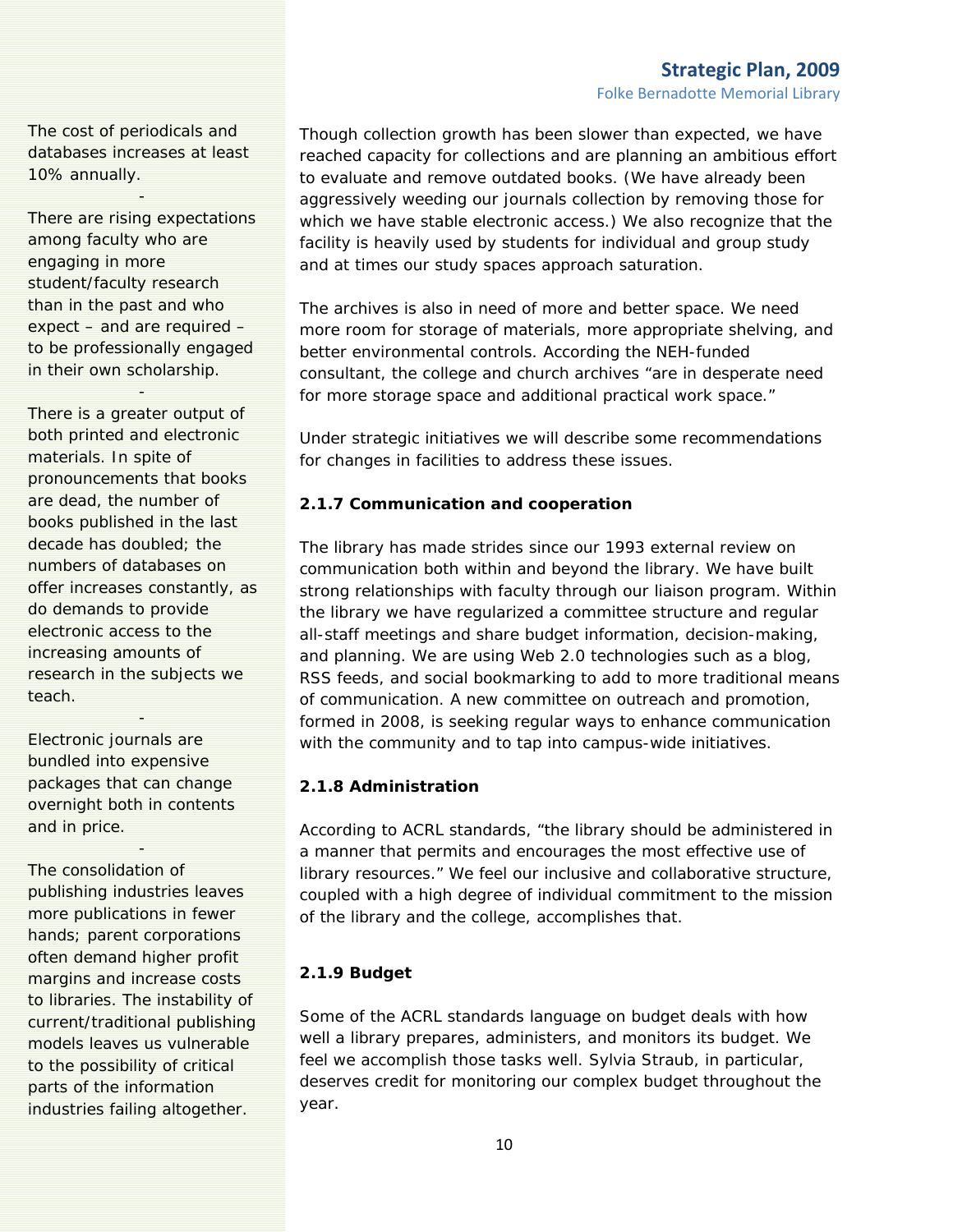Folke Bernadotte Memorial Library

However, in answer to a key questions raised in the ACRL standards, "are the library's annual authorized expenditures adequate to meet the ongoing, appropriate needs of the library?" the answer is, quite bluntly, no.

A faculty survey conducted for our 2003 external review showed that faculty felt quite strongly that the library will continue to be an essential resource on campus in future. They did not believe that the library provides the resources students need or sufficient support for faculty research needs, though many added parenthetically that this was due to limited funding, not poor management of resources.

This concern was not limited to any one division. Access to journal literature is a perennial sore spot with faculty across campus. Even though we have access to more electronic journals, they come in packages that don't necessarily match our curricular needs.

We are spending an increasing amount of money on copyright fees to pay for access to articles that we obtain through interlibrary loan that fall outside of fair use provisions. Each calendar year, an institution may only obtain five articles published within the most recent five years from any one journal. Beyond that use we must pay a fee that is often as high as the price of a book. Articles obtained through interlibrary loan, even when permissions are paid, are only for individual use and cannot be used in a class or placed on Moodle. Interlibrary loan is meant to be the exception, not the rule. According to our agreement with Minitex, our library must supply at least 95% of our local needs. If we begin to rely too heavily on interlibrary loan, we will run the risk of losing access to it altogether.

Comparatively, our library is underfunded. When looking at acquisitions expenditures per student among the 13 Oberlin Group institutions with endowments of less than \$110 million, Gustavus ranks dead last.

Copyright law changes made in 1998 have pushed materials out of the public domain and will keep newer publications out of the public domain far longer than previously; an increasing number of works will be "orphaned" – without anyone to provide permission for use; digital materials are protected under terms that limit fair use. A brewing legal dispute between libraries and publishers over electronic reserves may lead to restrictions on current practices that could lead to much higher costs to libraries, students, or both.

Every year, a greater percentage of our budget goes to electronic resources that we don't own and which will disappear if we fail to pay high annual subscription fees that increase annually at double-digit rates.

-

-

An external review of our support for the science departments in 2000 concluded our access to research materials is inadequate and "an overall increase in the library budget is the only solution. This may take a few years to accomplish, and probably will, but Gustavus needs to adopt this philosophy in order to maintain a quality science program." Our budget since that external review has decreased by over \$50,000.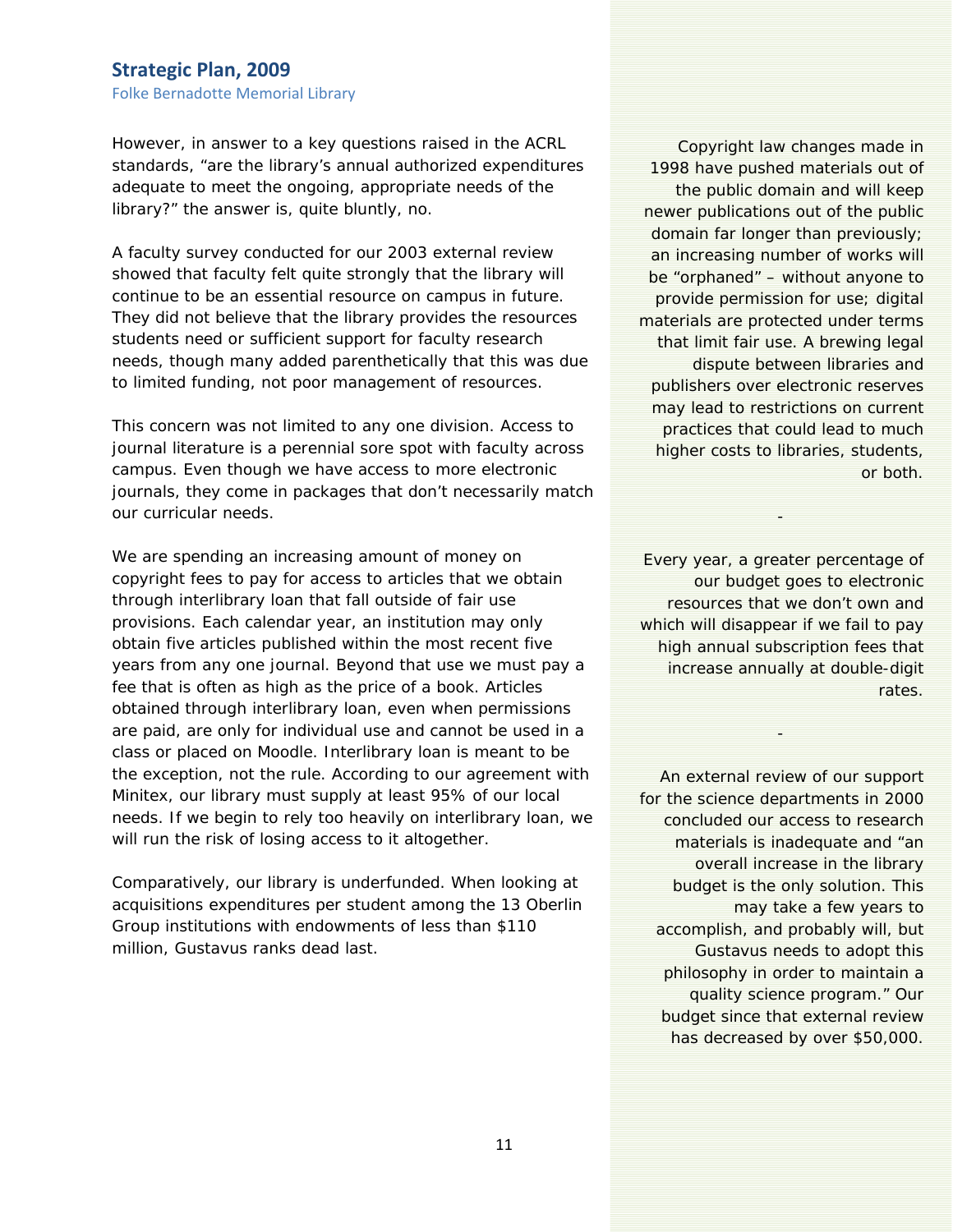

Our acquisitions budget, a mix of funds from the college's operational budget and from restricted endowments and gifts, has not only failed to keep up with cost increases, it has shrunk. Our budget has declined by 12% since 2002, while expenses rise. This is unusual among institutions with comparable endowments.

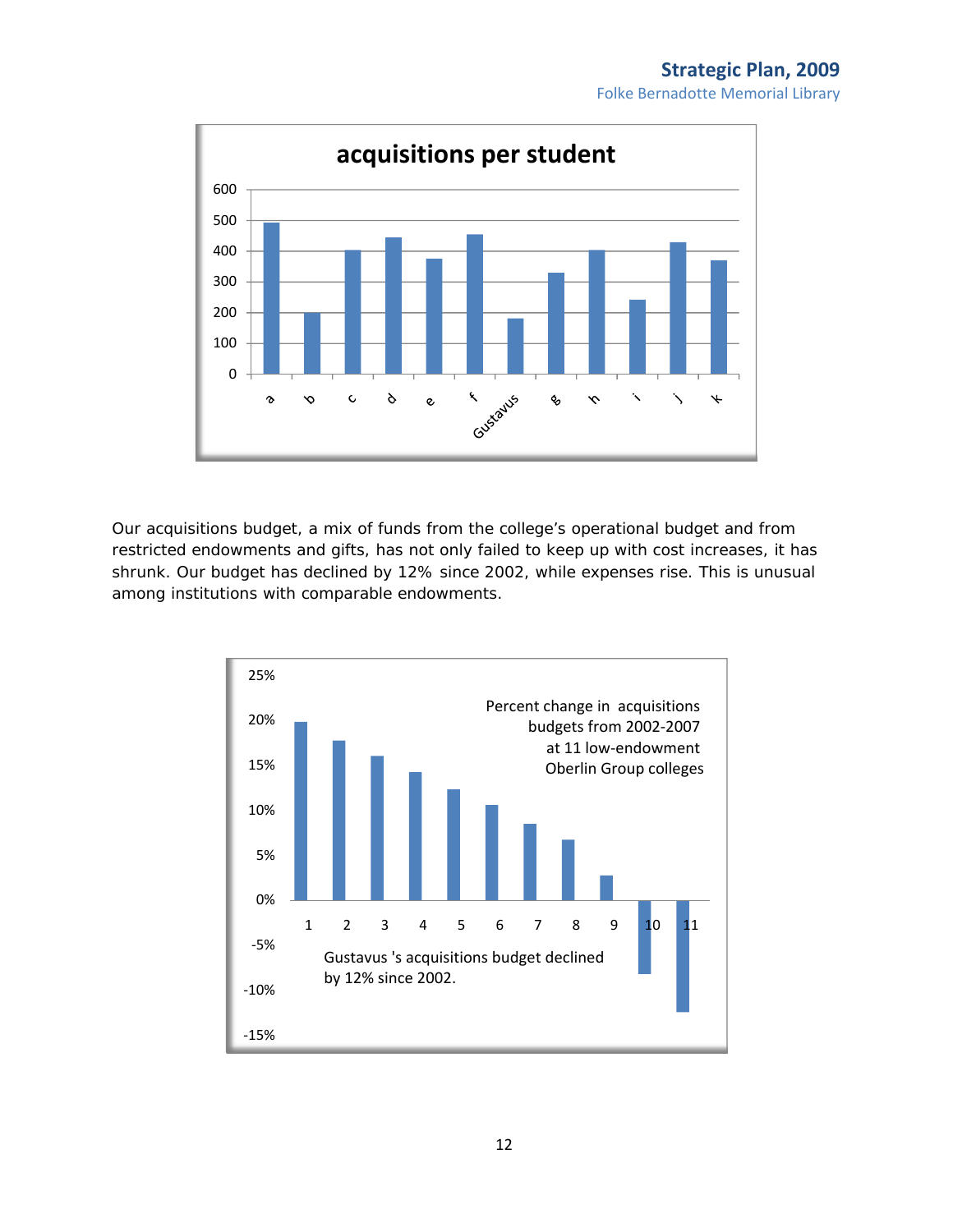Folke Bernadotte Memorial Library



Our ability to add books has declined since the price of subscriptions to periodicals and online databases increase steeply every year, from 10 – 15% annually. Even when we cut journal subscriptions, as we have done frequently, we can't make up enough ground to do more than maintain what's left. The chart below shows what the library's budget would look like if we had increased our 1998 total budget (not including wages and benefits) by 5% or 3% annually. The bottom line is our actual budget.



To summarize our strengths, weaknesses, opportunities and challenges, we have the imagination, the energy, and the commitment that it takes to have an excellent library. In this rapidly-changing information environment, the kind of learning we promote is needed more than ever. We are pleased that AAC&U recognizes this and includes information literacy in its list of ["essential outcomes](http://www.aacu.org/leap/vision.cfm)." We have developed a national profile for doing this well, and are contributing to the professional discourse by engaging in the scholarship of teaching and learning in this area.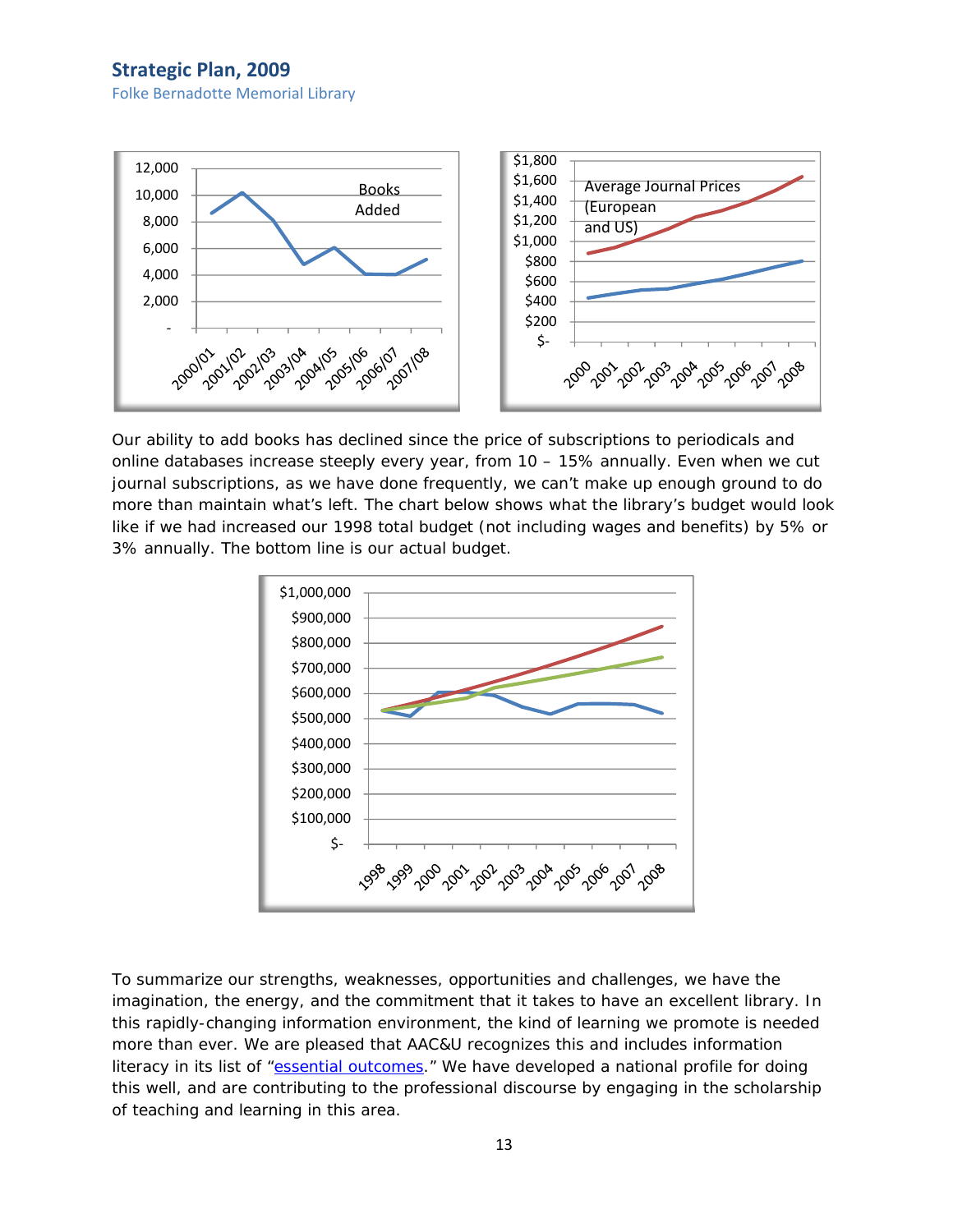<span id="page-14-0"></span>But we face a grave weakness in funding for staff and collections and face pressing challenges in providing access to information needed to support our programs because of high and constantly increasing costs. Without increases to our budget that match increasing costs, we are forced to either stop buying books and videos, cut subscriptions to journals and databases, or both.

#### **2.2 Barriers**

We have excellent relations with faculty across the disciplines, a general belief within the community that the library matters, and a pleasant and well-used facility. Our friends group, Gustavus Library Associates, provides a national model for fund-raising and support. Our instruction program has a strong national profile. But still, funding for staff and collections is a huge barrier. Every dollar our friends raise is used as budget relief, and even so we've seen our budget shrink in recent years. Though the staff has boundless energy and imagination, we can only do so much without financial support. And with such a lean staff, we cannot engage in initiatives that would enhance our programs and are stretched to the limit to sustain what we currently do. If we are forced to cut acquisitions further, as we almost certainly will in the coming months, it will have a harmful impact on faculty recruitment and retention. Student/faculty research opportunities will suffer, and our best students will be underprepared for graduate work.

Externally, the uncertain economy, keeping up with changes in the information landscape, challenges facing the information industries as they transition to a digital future, and the rising costs of materials are all barriers. So is copyright law that has reduced the public domain and fair use and criminalizes use of cultural materials that might fall outside the fuzzy four factors test of fair use. As state funding is reduced, we also may lose access to databases funded by the state (Academic Search Premier being the most important of those) and the contributions made by state funding to consortial subscriptions to databases and electronic journal collections. In 2008, Minitex estimates it provided over \$360,000 in materials and subsidies to Gustavus, primarily for electronic databases. The governor has recommended a minimum of a 10% cut in the Minitex budget; it may turn out to be a deeper cut, depending on the state of the economy.

Lack of funding for school libraries, inequitable access to broadband Internet access, disparity among school districts, and the emphasis placed by NCLB on teaching to the test are barriers for our instruction efforts. We no longer can assume, for example, that students have ever been introduced to the idea of using a book's index to locate specific information or that they can interpret a citation. We also recognize that most students are less skilled at finding information for academic purposes on the Internet than their confidence levels would indicate.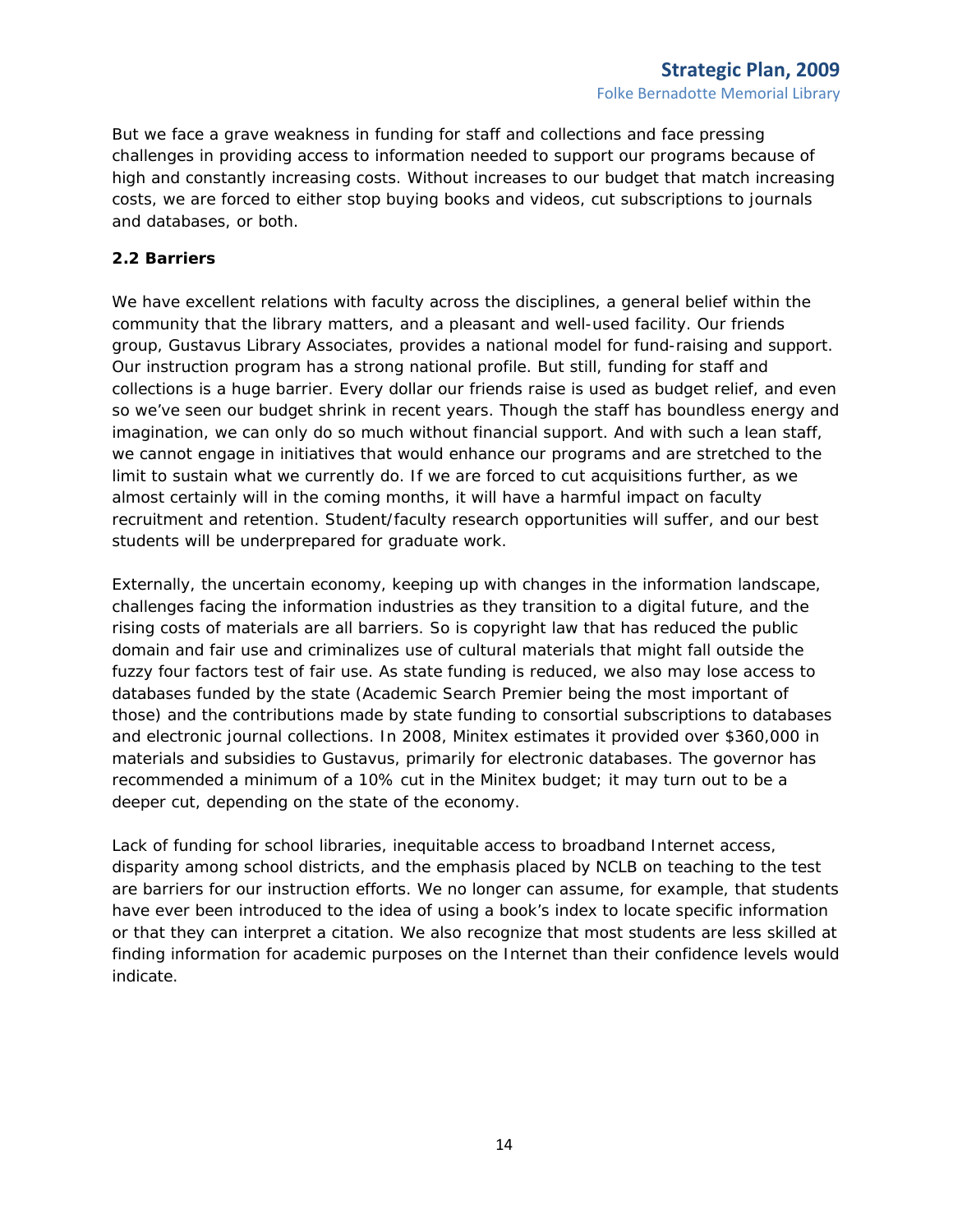<span id="page-15-0"></span>

*Goal 1. Enhance the library's ability to support academic programs and students' life-long learning through adding staff and funding for improved access to collections, both print and electronic.* 

**1.1: Increase and enhance library staffing** 

**1.1.1 Provide a career path within the library for non-faculty library staff.** To do this, we would like to see the establishment of ranks (library specialist I, II, III, and IV) so that employees who continue to grow in their professional responsibilities can be recognized and rewarded without having to take a different position. Under this new system, previous relevant experience would be acknowledged at point of hire. Thereafter, to advance from one rank to another, staff would submit a detailed portfolio of their professional work to be evaluated against pre-established guidelines. A committee of peers (librarians and library staff) would determine whether the individual should be advanced to a higher rank and would make a recommendation to the Provost. Advancement would carry with it an increased salary. This system would provide opportunities for growth, recognition of excellence, increased flexibility within positions, and meaningful accountability.

**1.1.2 Design a high degree of flexibility into all staff positions**  so that staff responsibilities can continually adapt to meet new needs. While all staff would continue to have areas of specialization, they would also share some responsibilities (with cross-training where appropriate) and be able to work together on projects and tasks.

**1.1.3 Make sufficient resources available** to provide non-faculty library staff with professional development opportunities and the time and financial support for engagement with state and national initiatives.

#### *Links to the College's Strategic Plan*

Enhance Gustavus academic strength in student-centered learning in the liberal arts disciplines and preprofessional education by investing in academic departments and programs.

Develop more fully and staff appropriately a program of undergraduate research and creativity across the curriculum.

-

-

Develop and implement a robust model of lifelong learning that is firmly rooted in our liberal arts tradition and consonant with our academic and co-curricular programs.

-

Set competitive compensation goals for staff, faculty, and administrators informed by appropriate budget models and timeframes by which to meet these goals.

Engage in ongoing strategic planning throughout the College in a manner linked to responsible resource management.

-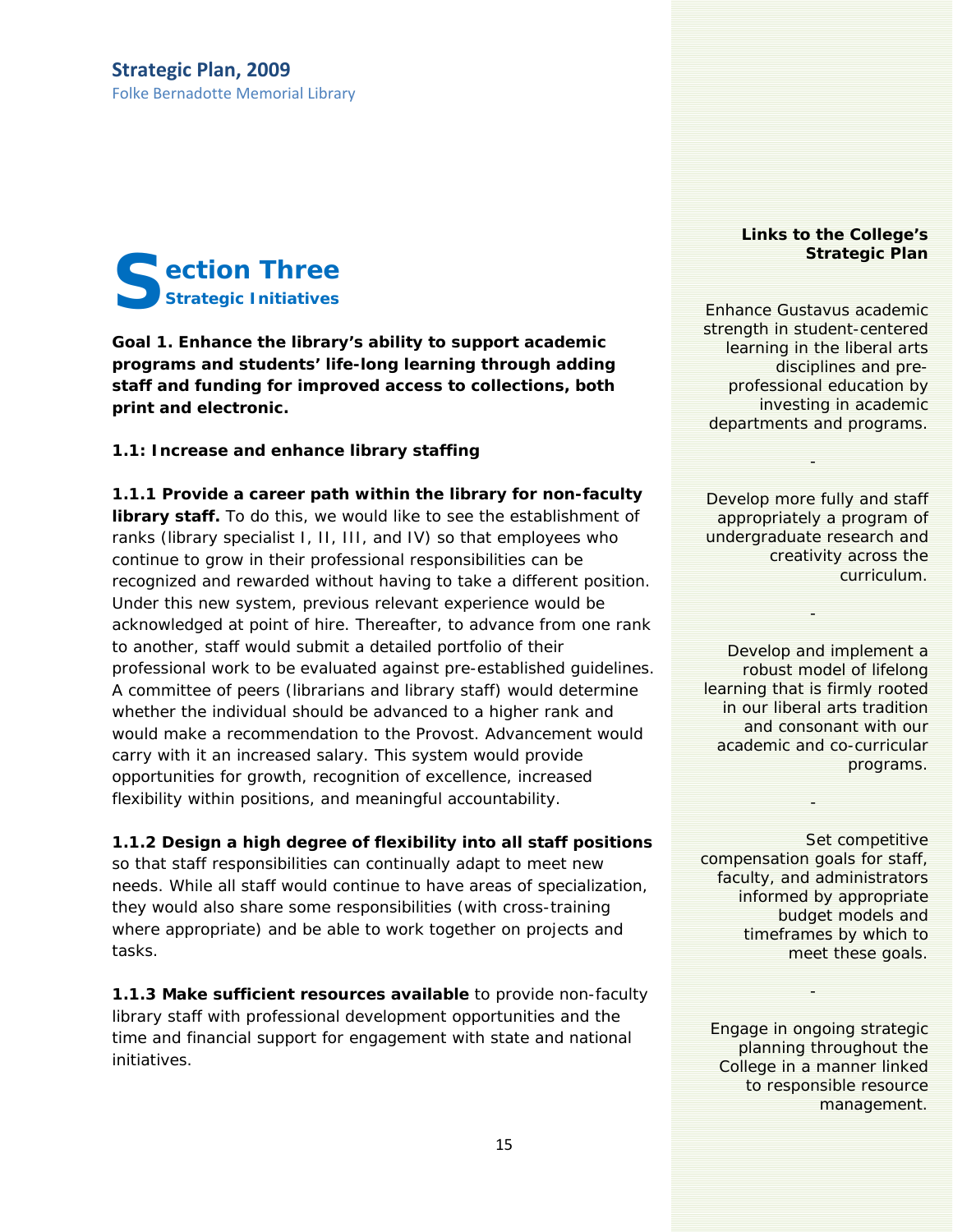**1.1.4 Bring in a consultant to conduct a workflow analysis** within the next three years. This consultancy (possibly provided by  $R2$ , a consulting firm that has been used successfully by several peer institutions) will enable the library to examine current practices, recommend ways to streamline processes, and advise the library on ways to manage both print and electronic resources. The ultimate hope is that it will create space for pursuing new projects and allow us to take a more deliberate, less reactive, approach to electronic resources management. Such a consultancy could also advise us on efficient and effective ways to weed the collection, a task that is urgent since we have reached the building's capacity for print collections.

**1.1.5 Upgrade the administrative coordinator/budget manager position** following the recommendation made in our 2003 external review which stated it was "probably one of the most important positions in light of the new organizational model. If this style of organizational management continues, it is important to have this business manager elevated to administrative status."

**1.1.6 Add positions** to provide room for innovation. Faculty positions would have an area of specialization while also teaching, serving as a liaison to departments, providing reference services, and participating in collegial management of the library. Staff positions would include student employee supervision, service on library committees, and participation in library planning and development. The specializations for these new positions should be:

- Faculty position specializing in outreach, promotion, and programming. Responsibilities would include serving as liaison to the Gustavus Library Associates; coordinating support of academic summer programs; planning library programs that complement campus initiatives; coordinating library-related faculty development and relationships with student affairs and the Diversity Center.
- Faculty position specializing in Web development. Responsibilities would include providing leadership in developing an accessible and standards-compliant website, integrating the catalog and other databases into the website and course management systems through RSS feeds and adapting other Web 2.0 developments to the library setting; integrating new digital formats into our online collections, and assisting with migration of audio-visual formats to digital access.
- Faculty position for scholarly communications. Responsibilities would include serving as a copyright resource for the faculty, advising the campus on ways of using digital and print resources in scholarly and creative work without violating copyright, assisting with the development of an institutional repository for student and faculty work, and encouraging open access to scholarly work.
- Staff position (full time) for archives and special collections. Responsibilities would include work involving the arrangement, description, evaluation, and preservation and rehabilitation of historical materials; digitization of paper and photographic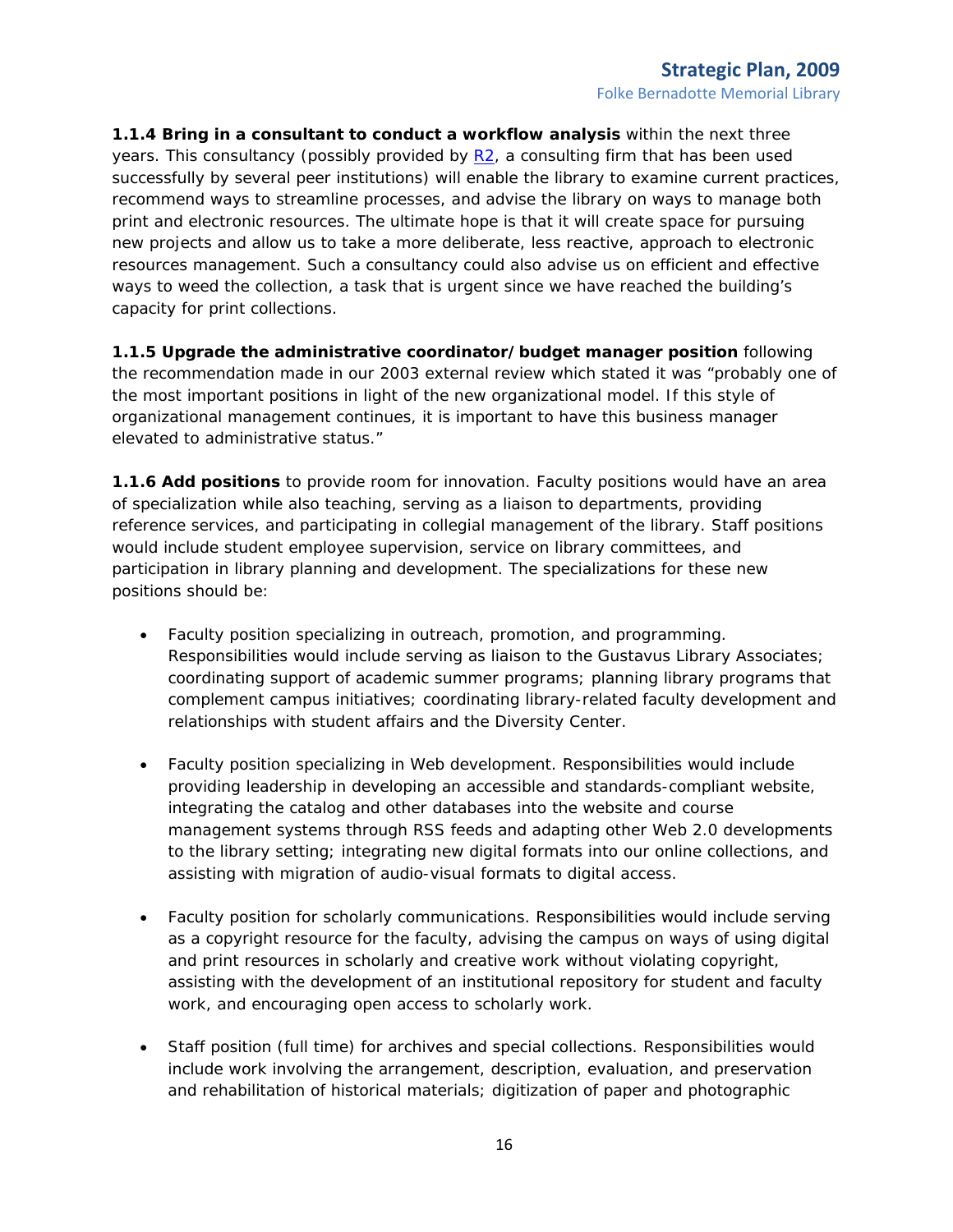#### Folke Bernadotte Memorial Library

records; assistance locating archival information; and training and supervision of student employees. [Note: we have requested a 12 month half-time position]

• Staff position (full time) to manage the music library. Responsibilities would include supervision of student employees and collections, keeping up with trends in music librarianship, including digital and streaming alternatives to analog audio collections, and keeping the library abreast of intellectual property issues as they pertain to music. [Note: there is currently no position assigned to this library; when a half-time employee retired, the work of that position was absorbed by staff in the main library.]

#### **1.2 Improve collections and enhance access**

**1.2.3 Add funding, with annual increases**, to support the purchase of resources needed for our programs and to enhance their management and access. This will aid in recruitment and retention of the faculty and students who we want at Gustavus and will alleviate the persistent need to cut journals, databases, and book allocations just to balance our budget. It will also enhance our ability to support student and faculty research by making the library's resources more seamlessly accessible.

**1.2.4 Support the regular evaluation of collections** by using OCLC's [WorldCat](http://www.oclc.org/us/en/collectionanalysis/default.htm)  [Collection Analysis](http://www.oclc.org/us/en/collectionanalysis/default.htm) tool every 3-5 years, engaging in a regularized weeding program, and examining use statistics for our print and electronic collections.

**1.2.5 Integrate library resources more effectively with the campus Course Management System.** We should seek ways to feed relevant materials via RSS to course pages and draw students from their course pages to library resources, enhancing these "walled gardens" in ways that will encourage students to explore beyond the core course content.

**1.2.6 Create an effective documentation system** for electronic resource management to identify, maintain, and (where necessary) create documentation for electronic resource management, including policies, procedures, and workflows. The documentation should be accessible to library faculty and staff and to patrons, when appropriate. This initiative will reduce duplicate, outdated, and hidden documentation, and make our electronic resources management program more transparent and efficient.

**1.2.7 Acquire an effective electronic resource management system** (ERMS) to assist us in managing the details of our subscriptions, from licensing terms to usage statistics. We will explore a range of ERMS options, from commercial products, to open source software, to locally developed databases and spreadsheets. While we ideally would like to coordinate all of our electronic content in one system, we may find it best to use alternate systems for certain types of information. For instance, it may be that ERMS software works well for databases, while a separate module is best for individual e-journals that we manage through our subscription agent. Developing an effective ERMS not only involves identifying tools with which to manage our subscriptions, but implementing an effective system for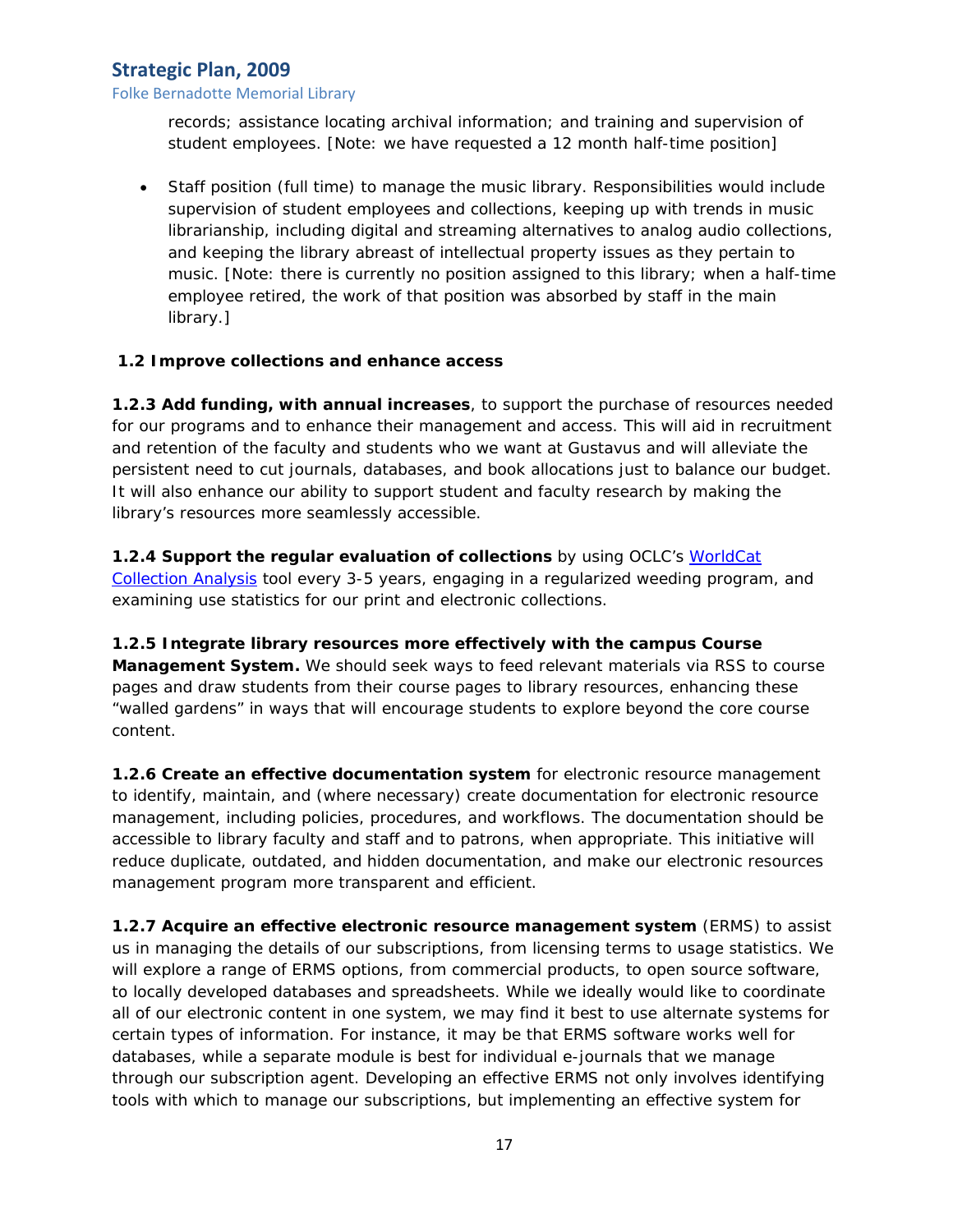<span id="page-18-0"></span>communicating information about those subscriptions to library faculty and staff and, in some cases, teaching them to use the ERMS themselves.

**1.2.8 Advance seamless access to electronic resources** and the systems we use to support them. We will explore ways to provide our patrons with more seamless access to electronic content through a variety of tools, from database interfaces, to the online catalog, to link resolvers, to federated (one-stop) search tools, to the library's web site, to the course management system. We will continue to investigate emerging developments in catalogs, including open source options, and the emerging expectation that cell phones will become a standard access tool for Internet-based information. (According to the [Pew](http://www.pewinternet.org/PPF/r/270/report_display.asp)  [Internet & American Life Project](http://www.pewinternet.org/PPF/r/270/report_display.asp), "the mobile device will be the primary connection tool to the internet for most people in the world in 2020.") Our hope is not only to advance access to learning resources for patrons, but also to promote better integration of the internal systems that our library faculty and staff use to manage them, from our ERM systems, to our web page authoring environment, to our online catalog staff modules, to our systems for tracking budgets.

**1.3 Support use of new information formats** with enhanced staffing and the addition of equipment, software, and materials (datasets, visual resources, audio collections, poster printers, etc.) to enable students to become adept at using new information formats such as geographic information systems, video production, poster design, and to provide expertise in the technical, legal, and intellectually effective use of these materials. Currently the library is not able to support the most basic traditional needs of the college, much less venture into emerging forms of expression. We have pockets of expertise on campus. The geography department currently is the only department with resources for combining spatial information and data – but geographic information systems are useful for all fields and are an increasingly important form of information analysis. Video production is another form of intellectual expression that currently is only supported within one department. All students would benefit from having the opportunity to create scholarly projects in video format. And as students are increasingly presenting their research in the form of poster presentations, the means to do so should be more readily available during hours that are more convenient for students. The library would be the logical place for all of these emerging technologies to be put in play. (To frame it differently, not having them in the library would be like providing access to computers only for students in the Mathematics and Computer Science department, as once was the case.) The library could then become the center not just for information literacy involving traditional forms of information but for visual and media literacy.

#### *Goal 2: Develop, preserve and promote accessible special collections and archives as a learning resource, for outreach to alumni and donors, and as a record of our institutional memory.*

**2.1 Follow up on the recommendations** made by the NEH consultant concerning the urgent need to upgrade resources in terms of staff, space, and environmental controls. The archivist needs time and resources to review needs and create a comprehensive collections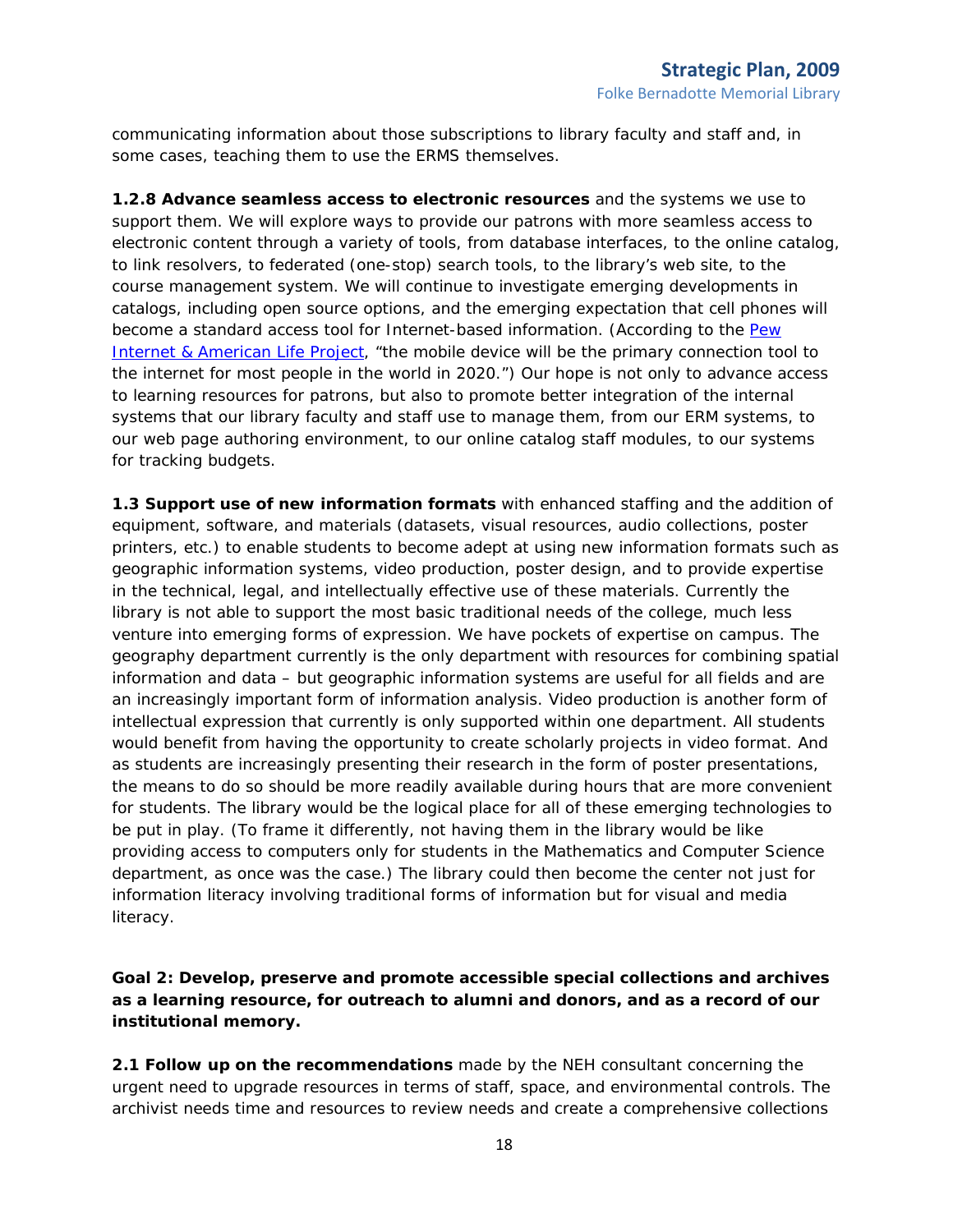#### <span id="page-19-0"></span>Folke Bernadotte Memorial Library

management policy in order to work with campus constituents to regularize and formalize accession and preservation of materials.

**2.2 Evaluate special collections** with the aim of building a collection appropriate for our curriculum that is also visible (most likely by relocating it to the main floor where security and accessibility would be better balanced). Develop instructional uses for both special collections and archives. Integrate the use of these collections, where appropriate, into courses across the curriculum.

**2.3 Consider grant sources** for conservation, preservation, and digitization projects.

**2.4 Invest in a robust online repository system** such as OCLC's [CONTENTdm](http://www.oclc.org/us/en/contentdm/default.htm) so that archival materials can be digitized and shared with the campus and the world. This would be particularly valuable for promotion of the college's 150th anniversary, for classroom teaching, and for outreach to alumni, donors, and scholars, and could be valuable for other programs, as described below.

**2.5 Complete digitization of the** *Gustavian Weekly* (currently only available for the years 1980 – 2005) for preservation and for use by students, alumni, and researchers.

#### *Goal 3: Enhance the library's learning spaces and integrate them with other campus resources.*

**3.1 Plan an addition to the library** in conjunction with other building projects (e.g. the new Social Sciences building and the renovation of Anderson) so that features that would be more effectively situated in the library are not preemptively placed in other buildings without evaluating best placement in future. Consider bringing in a consultant, such as Scott [Bennett](http://www.libraryspaceplanning.com/assets/resource/libraries-designed-for-learning.pdf), to inform discussions early in the planning process.

**3.2 Provide security for the music library's collections.** Currently our branch library lacks the security measures available in the main library, which has led to significant losses.

**3.3 Increase and improve group and individual study spaces** and include space for faculty development programming and high-end technology experimentation.

**3.4 Provide a new space for special collections** on the main floor – perhaps by relocating the contents of the microfilm area and building locked shelving to house our rare books in a visible and accessible but secure location. Create space for reception, research, and instruction in the archives.

**3.5 Increase the number and convenient placement of electrical outlets.** The 1965 plan for the new library building commented that "libraries never have enough outlets." That statement is even more true as students bring laptops to the library for extended periods of work. Our furniture has been migrating toward the scarce outlets on pillars and walls as students seek power for their laptops.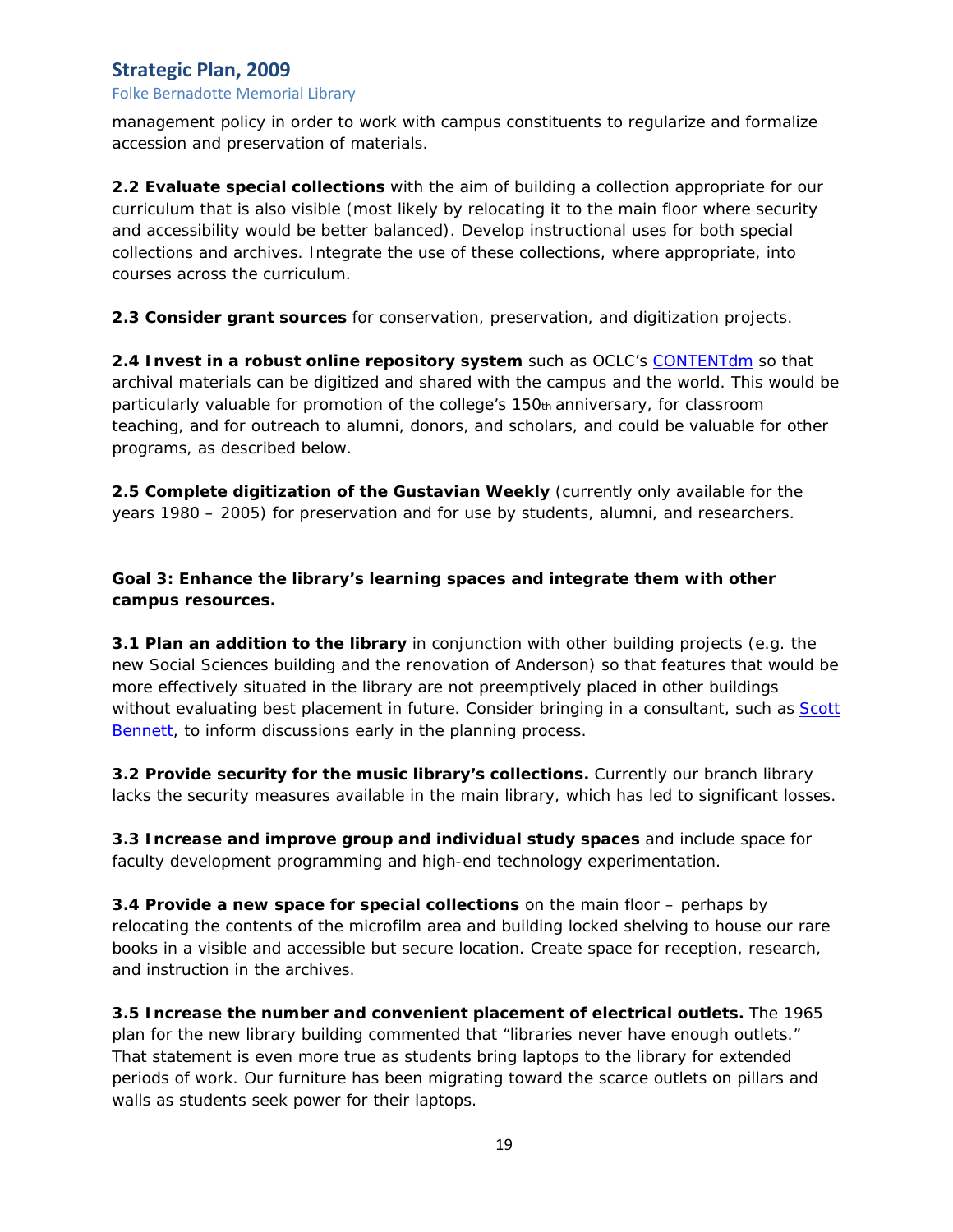#### <span id="page-20-0"></span>*Links to the College's Strategic Plan*

Build and renovate academic facilities in a manner informed by the curriculum, student needs, and environmental stewardship.

-

Enhance Gustavus's strength in student-centered learning through a strong partnership between the Divisions of Student Affairs and Academic Affairs.

-

Ensure access to the critical support services needed to ensure students have the opportunity to achieve their fullest potential.

-

Increase engagement with our alumni to enable them to actively advance and engage in the mission of the College.

-

Enhance student engagement through the development of residential learning communities to integrate student learning beyond the classroom.

Develop and sustain a community committed to and practiced in intellectual diversity and civil discourse.

-

**3.6 Provide a 24/7 study space** for students that can be part of the library during regular library hours, but restricted after hours. When students complain that the library has insufficient hours, they are really seeking space that is conducive for study, not for access to the print collections.

**3.7 Consider housing GTS in the enhanced library**. Media services, technical support, instructional support, etc. could all benefit from proximity to the library staff and library users as well as to one another.

**3.8 Include a café in the library** to encourage faculty presence in the library and the kinds of accidental conversations that happen in places where good coffee and books are available.

**3.9 Include a flexible learning commons space** that integrates resources and services for students working individually and in groups. Incorporate flexible dividers so that varying amounts of the space can be set aside for classes using technology. Ensure that there are seminar-style tables for discussion as well as computer stations.

**3.10 Consider locating allied student and faculty services in the library** as appropriate – academic advising, the Writing Center, the Kendall Center, tutoring services, disability services, the Diversity Center, etc.

*Goal 4: Work toward making the library an intrinsic part of the intellectual and cultural life of the college.* 

**4.1 The library is well positioned to foster an understanding of emerging issues in information policies and trends** in collaboration with faculty, staff, students and the greater community. This could include programming in coordination with the Kendall Center and GTS to enhance the use of emerging technologies in teaching and learning. The library could also serve as a clearinghouse and "early warning system" for changes in the information industries and intellectual property law and legislation. The library could also assist faculty in their participation in the open access movement to increase both the visibility of their scholarship and the profile of the college. The **NIH initiative** and the Harvard Arts and Sciences faculty vote to [deposit their scholarship online](http://www.insidehighered.com/news/2008/02/13/openaccess) are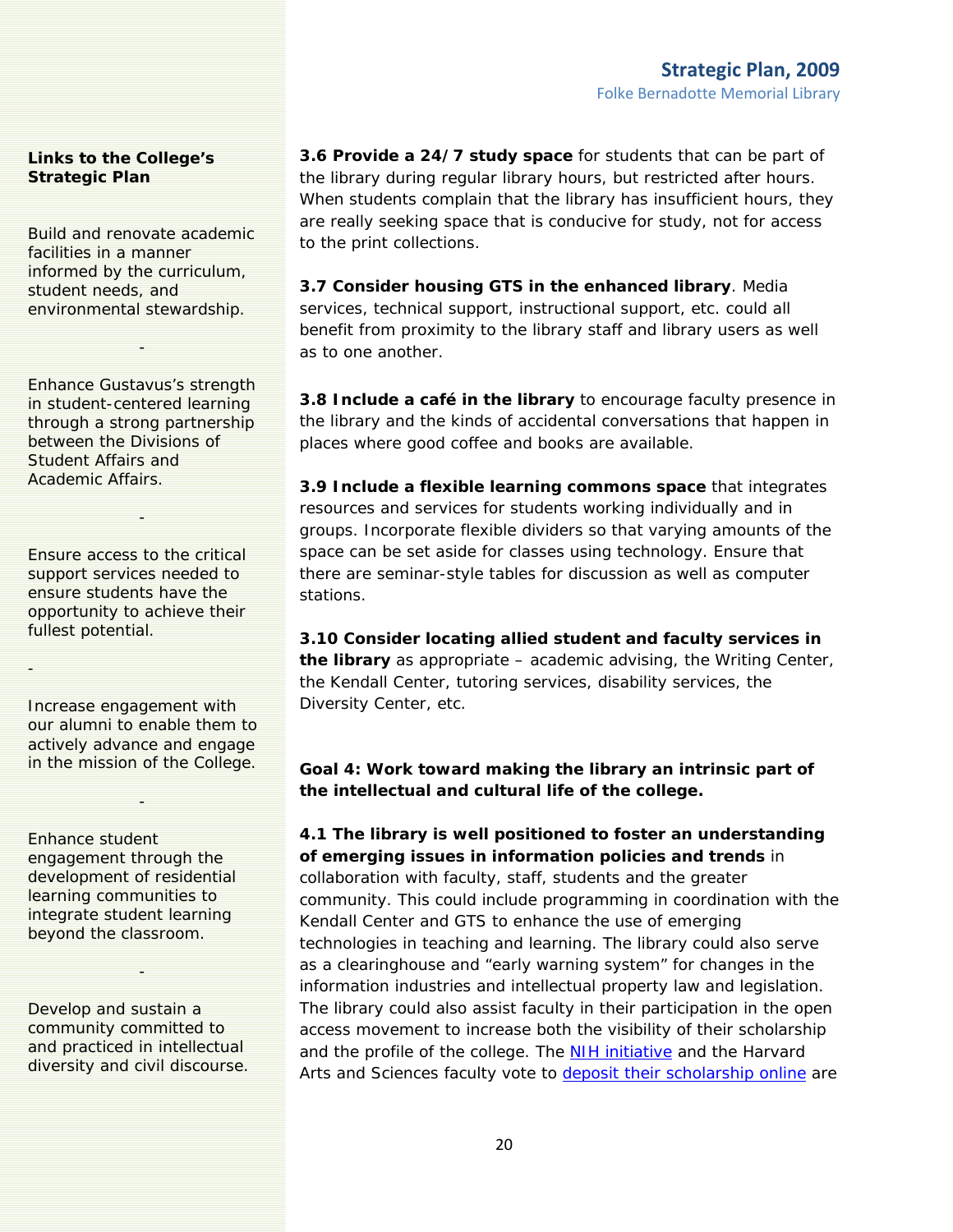#### Folke Bernadotte Memorial Library

indications that the [open access](http://www.earlham.edu/%7Epeters/fos/overview.htm) movement, properly supported, will lead to new and less expensive ways to make research accessible.

**4.2 The library is the common ground** for the campus, and we should make use of it to promote the appreciation of cultural expression as well as for enhancing students' inclination to become engaged in the world. This is work that can be presented in both physical and virtual formats, but will require additional staff, enough space, and the technical facility to do this work effectively.

**4.3 With additional staff and funding, the library could create a repository** for a wide variety of expression. Such a repository (already described in 2.4, above) could host material from the college archives and special collections to make them available to the wider world, could showcase exemplary student work, could serve as a public gateway for the Hillstrom Museum and other programs that have cultural materials to share, and could be a digital space where faculty could deposit those scholarly and pedagogical materials that they wish to make accessible. Accessibility would depend not just on providing the server and software, but appropriate metadata and organization.

**4.4 Designate time and space for collaborative research and exploration** among library staff to enhance our instructional goals, use of our collections, and our sharing of what we learn with the wider world. This creative activity will enable us to better support our patrons in our daily work and participate more deliberately in discussions on issues ranging from the implementation of new educational technology on campus, to the creation of an institutional repository, to the identification of gifting opportunities, to the implications of intellectual property and scholarly communication issues, to joint efforts among libraries to better integrate the systems we use for access and discovery and our instructional collaborations with faculty across campus.